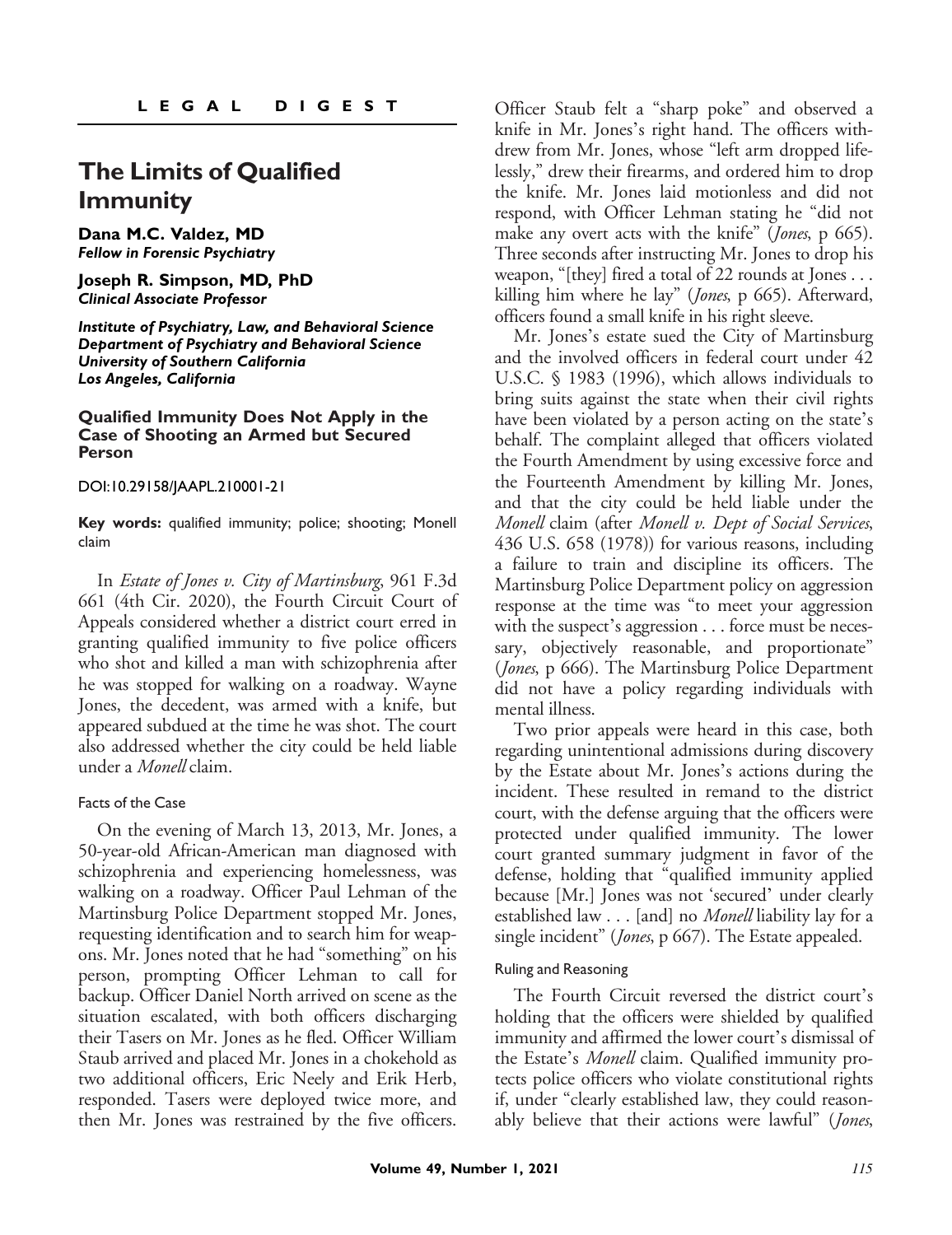p 667). The Fourth Circuit stated that granting summary judgment on the grounds of qualified immunity is permissible only if defendants show "that there is no genuine dispute as to any material fact and [that they are] entitled to judgment" (Jones, p 667, citing Federal Rules of Civil Procedure 56(a) (2010)). The court utilized a two-step process to evaluate the applicability of qualified immunity: "whether a constitutional violation occurred; and whether the right was clearly established at the time of the violation" (Jones, p 667).

On a prior appeal, the court held that a jury could have deemed that Mr. Jones's Fourth Amendment rights were violated by use of excessive force. They noted two facts establishing these rights: that "Jones, although armed, had been secured by the officers immediately before he was released and shot," and that he "was incapacitated at the time he was shot" (Jones, p 668). They referenced precedent from Kane v. Hargis, 987 F.2d 1005 (4th Cir. 1993), establishing that an individual can be secured, despite lack of handcuffs, if pinned to the ground. The court noted that while Mr. Jones was armed with a knife, he was not able to wield it given his "physical state" and because he was restrained. While Officer Staub alleged he was injured by Mr. Jones, "a jury could reasonably find that Jones was secured . . . [and] they could have disarmed him and handcuffed him, rather than simultaneously release him" (Jones, p 669). In other words, if a jury deemed Mr. Jones secured, the officers would have breached his constitutional rights regarding deadly force by then releasing and shooting him. The court added that, in the event that Mr. Jones was not deemed secured, a jury could have found him incapacitated, as he was "tased four times, hit in the brachial plexus, kicked, and placed in a chokehold . . . [and officers] saw his left arm fall limply to his body" (Jones, p 669). Consequently, the Fourth Circuit ruled that the district court erred in granting protection by qualified immunity.

The court then addressed the Estate's argument that the city of Martinsburg was liable under a Monell claim, a method by which municipalities may be held liable for constitutional violations made by employees, if the employees' actions result from official municipal policy. In Monell, the U.S. Supreme Court held that cities qualify as "persons" for the purposes of 42 U.S.C. § 1983 suits. Generally, isolated incidents are not sufficient for Monell liability, though an exception was laid out in *City of Canton v*.

Harris, 489 U.S. 378 (1989). In *Canton*, the Court stated that a municipality can be liable for constitutional breaches that occur secondary to inadequate training of its employees if the "failure to train amounts to deliberate indifference to the right of persons" (Canton, p 388). The court further noted that there could be circumstances in which the need for training may be "so obvious . . . [and] so likely to result in the violation of constitutional rights" (Canton, p 390) that a single breach can be grounds for liability; this has become known as the *Canton* exception.

The Estate asserted that Mr. Jones's death highlighted a lack of sufficient use-of-force training for officers. The Fourth Circuit held that Mr. Jones's shooting did not meet the *Canton* exception because the city of Martinsburg had an existing aggression policy, which the Estate did not adequately show as deficient. The "deliberate indifference" standard establishes that there must be notice that an existing policy is deficient before a city can be held liable. While Mr. Jones's death could be considered a violation of the Martinsburg Police Department's aggression policy, there was no earlier notice that the policy was deficient prior to the incident. Thus, the court held that there could be no *Monell* liability and affirmed the lower court's dismissal.

## *Discussion*

In this ruling, the Fourth Circuit examined the limits of qualified immunity and the applicability of Monell in the shooting death of an African-American man with schizophrenia who was experiencing homelessness. They vacated the lower court's ruling granting summary judgment on the grounds of qualified immunity for the five officers involved in the death of Mr. Jones but affirmed that Monell liability cannot exist for single incidents without certain extenuating circumstances, i.e., the *Canton* exception. They held that a reasonable jury could have found that Mr. Jones, though armed with a knife, was secured and incapacitated, and that subjecting him to further force was a violation of his clearly established Fourth Amendment rights, voiding the officers' qualified immunity claims.

The court's opinion in this case comes amid a political climate of increasing scrutiny over the actions of police and the concept of qualified immunity. The "criminalization" of homelessness and mental illness increases the frequency of contacts between police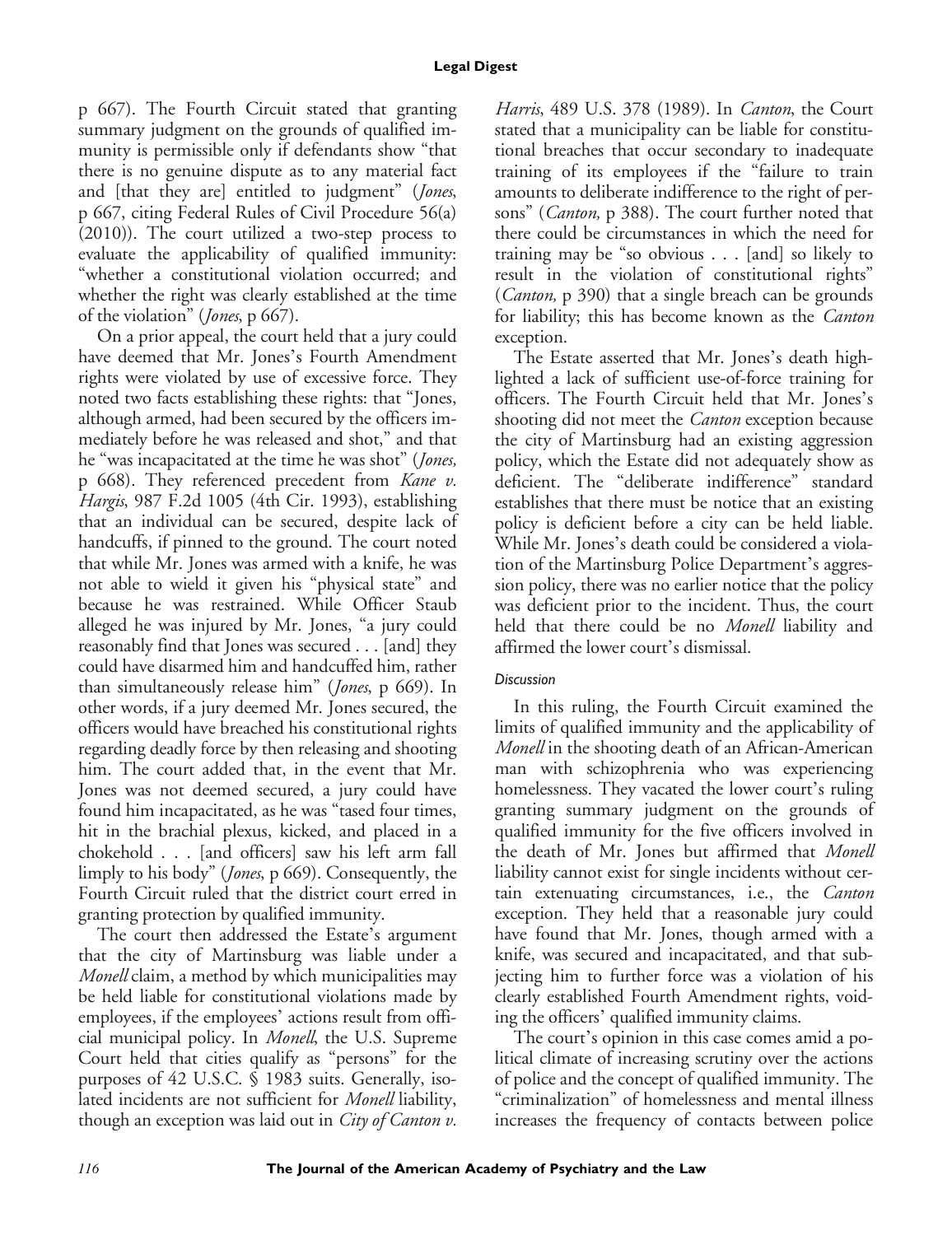and individuals experiencing these conditions. These individuals, like Mr. Jones, are more likely to experience violence in encounters with police (Saleh AZ, et al: Deaths of people with mental illness during interactions with law enforcement. Int'l JL& Psychiatry 58:110-6, 2018). The topical nature of the proceedings was not lost on the court, which used the coda of its opinion to connect the instant case to some of these sociopolitical concerns. Referencing the death of George Floyd two weeks prior to the issuance of its opinion, the court stated: "Although we recognize that our police officers are often asked to make split-second decisions, we expect them to do so with respect for the dignity and worth of black lives . . . . This has to stop. To award qualified immunity at the summary judgment stage in this case would signal absolute immunity for fear-based use of deadly force, which we cannot accept" (*Jones*, p 673). It is conceivable to think, based on this commentary, that doctrines like qualified immunity will be reexamined over the coming years and may well have their boundary lines redrawn, either by legislation or court decisions.

# **Unlawful Entry into Residence**

**Alan W. Chen, MD** *Fellow in Forensic Psychiatry*

**Gregory B. Leong, MD** *Clinical Professor of Psychiatry*

*Institute of Psychiatry, Law, and Behavioral Science-Department of Forensic Psychiatry University of Southern California Los Angeles, California*

#### **History of Mental Illness Alone Is Not Probable Cause for Warrantless Forced Entry**

DOI:10.29158/JAAPL.210001L1-21

**Key words:** unlawful entry; *Monell* claim; mental illness

In Chamberlain v. City of White Plains, 960 F.3d 100 (2d Cir. 2020), the U.S. Court of Appeals for the Second Circuit considered whether there was a plausible claim for unlawful entry and whether the officers involved were entitled to qualified immunity. The Estate of Kenneth Chamberlain, Sr., challenged the District Court's granting the defendants' motion to

dismiss unlawful entry, excessive force, and supervisory liability claims regarding events that resulted in Mr. Chamberlain being killed by a White Plains police officer. The second Circuit Court of Appeals found that the appellant advanced a plausible claim for unlawful entry. The grant of summary judgment in favor of the defendants with respect to the claims of excessive force and supervisory liability was vacated and remanded to the district court for further proceedings.

#### *Facts of the Case*

Mr. Chamberlain, a 68-year-old African-American Marine Corps veteran, accidentally activated his Life Aid medical button early in the morning on November 19, 2011. The Life Aid operator responding to the alert was initially unable to communicate directly with Mr. Chamberlain and contacted the White Plains Department of Public Safety. A squad car and an ambulance were sent to Mr. Chamberlain's apartment by a White Plains police dispatcher. Responding units were advised that Mr. Chamberlain had been classified as an "emotionally disturbed person."

Upon arrival, officers banged loudly on Mr. Chamberlain's door and demanded entry. Mr. Chamberlain activated his Life Aid button and reported "an emergency" and that "the White Plains Police Department [is] banging on my door and I did not call them and I am not sick." The Life Aid operator informed the White Plains police dispatcher, who responded, "They're gonna make entry anyway . . . . They're gonna open it anyway."

Mr. Chamberlain continued to make repeated statements to the Life Aid operator and officers at his door that he had not called the police and that he did not need help. The officers continued attempts to gain entry forcibly and called for tactical reinforcements armed with handguns, a beanbag shotgun, Taser, riot shield, and pepper spray.

The officers opened Mr. Chamberlain's front door with an apartment master key but the door opened only a few inches due to an interior locking mechanism. Once the officers were in view of Mr. Chamberlain, he expressed belief that the officers were there to kill him and began experiencing delusions, hallucinations, and flashbacks to his time in the military. He began thrusting a knife through the partially opened door and repeatedly asked the officers to leave.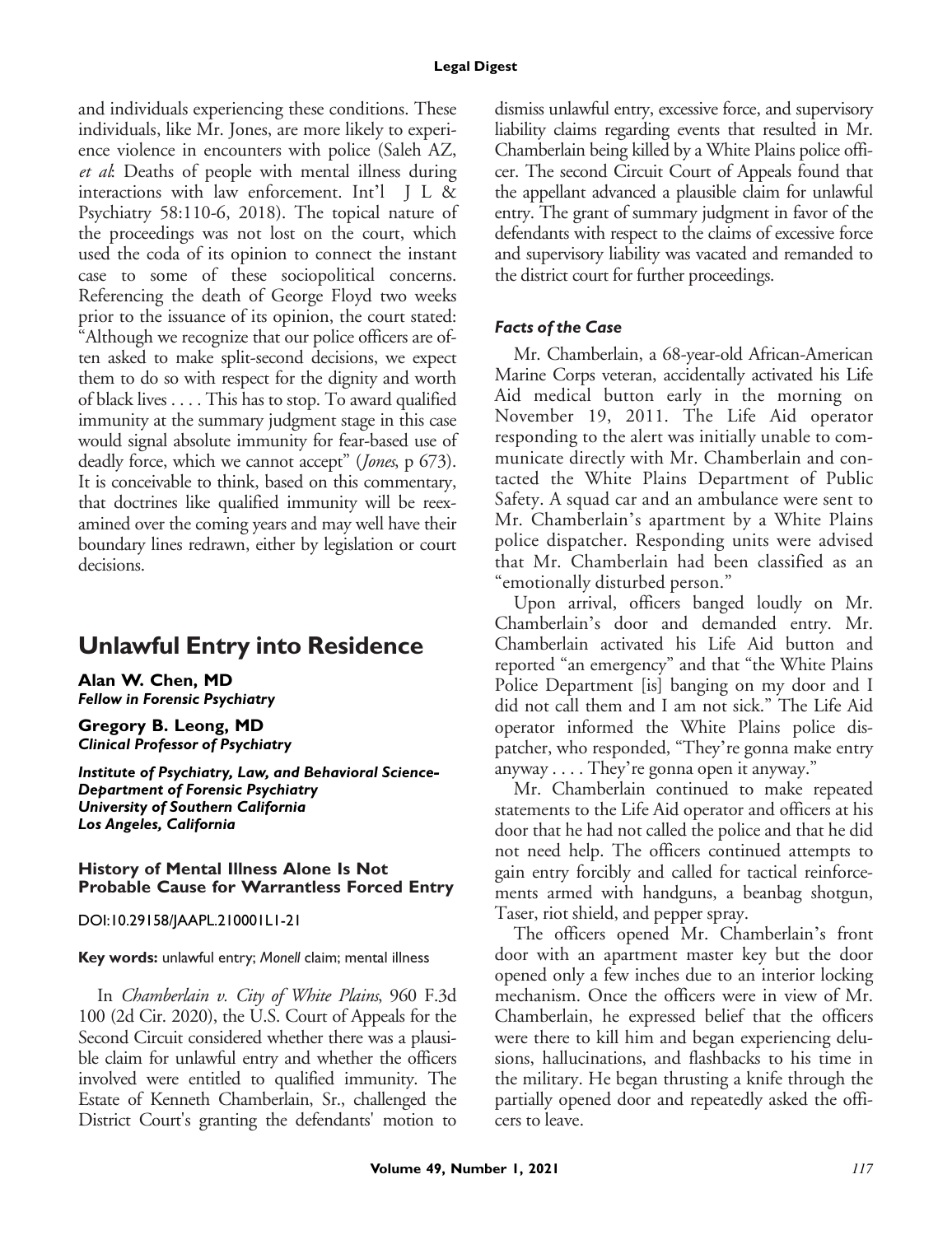The officers "mocked and insulted" Mr. Chamberlain while continuing to attempt entry. They did not allow or facilitate communication between Mr. Chamberlain and his family members, including a niece who lived in the same building. After an hour of attempting entry, the officers removed Mr. Chamberlain's door from its hinges. The officers tased Mr. Chamberlain, which was not successful, fired several beanbag shots, and fired two handgun shots at him. One bullet hit Mr. Chamberlain, and he was killed.

The Estate of Kenneth Chamberlain, Sr., sued the officers from the White Plains Police Department who were involved and the City of White Plains Police Department, claiming unlawful entry and excessive force resulted in Mr. Chamberlain's death. The District Court for the Southern District of New York dismissed the unlawful entry claim as "failing to state a claim upon which relief can be granted" (a Rule 12(b)(6) motion, based on Fed. R. Civ. P. 12 (b)(6) (2019)) and ruled that some of the defendants were protected from suit due to qualified immunity. The plaintiff appealed this judgment, challenging these motions and the granting of summary judgment in favor of the defendants on supervisory liability claims, an excessive force claim, and a Monell claim against the city (after Monell v. Dep't of Soc. Servs., 436 U.S. 658 (1978)).

## *Ruling and Reasoning*

The U.S. Court of Appeals for the Second Circuit concluded that the initial grant of summary judgment made by the District Court in favor of defendants should be reconsidered because the claim of unlawful entry by the defendants was plausible. The Second Circuit affirmed that the Monell claim was properly dismissed on summary judgment. Under Monell, government entities may qualify and be subject to suits as "persons" for the purposes of 42 U.S.C. § 1984. The Second Circuit Court of Appeals noted that qualified immunity should be resolved at the earliest possible point in litigation (referencing Pearson v. Callahan, 555 U.S. 223 (2009)). As an affirmative defense, however, the question of qualified immunity cannot be answered before the truth of any plausible factual allegations is ascertained and thus cannot be presented for dismissal of claims under a Rule 12(b)(6) motion in place of a motion for summary judgment (Fed. R. Civ. P. 56(a) (2019)).

The court said that warrantless entry into a private dwelling is clearly unlawful without exigent circumstances, citing Payton v. New York, 445 U.S. 573 (1980), and that warrantless entry in response to a medical concern is unlawful without probable cause that the person inside is in immediate danger. Additionally, a report of a individual with mental illness in distress is insufficient support for probable cause of medical exigency (referencing Kerman v. City of New York, 374 F.3d 93 (2d Cir. 2004) and Keeton v. Metro. Gov't of Nashville, 228 F. App'x. 522 (6th Cir. 2007)). Because the emergency call from Mr. Chamberlain's apartment was not corroborated by Mr. Chamberlain or anyone else and it was later expressly retracted by the Life Aid operator, the court stated that there were sufficient facts to overcome an assertion of qualified immunity.

The previous dismissal and granting of summary judgment were vacated, and the claims were remanded to the district court for further proceedings to examine claims of unlawful entry, excessive force, and supervisory liability.

## *Discussion*

Chamberlain reviews claims of unlawful entry and excessive force dismissed under qualified immunity. Such claims cannot be dismissed under qualified immunity, an affirmative defense, given the high standard required for a Rule 12(b)(6) motion in contrast to summary judgment or trial. On the basis of previous cases, warrantless entry into a private dwelling is only lawful under exigent circumstances where there is probable cause that the person inside is in immediate danger. Uncorroborated reports or reports of an individual with mental illness is not sufficient evidence to qualify as exigent circumstances. These claims and the affirmative defense of qualified immunity should be examined through summary judgment or trial where discovery and further briefing will allow for a more detailed examination of facts.

# **Police Response to Threat by Person with Mental Illness**

**Ferdows Ather, MD** *Fellow in Forensic Psychiatry*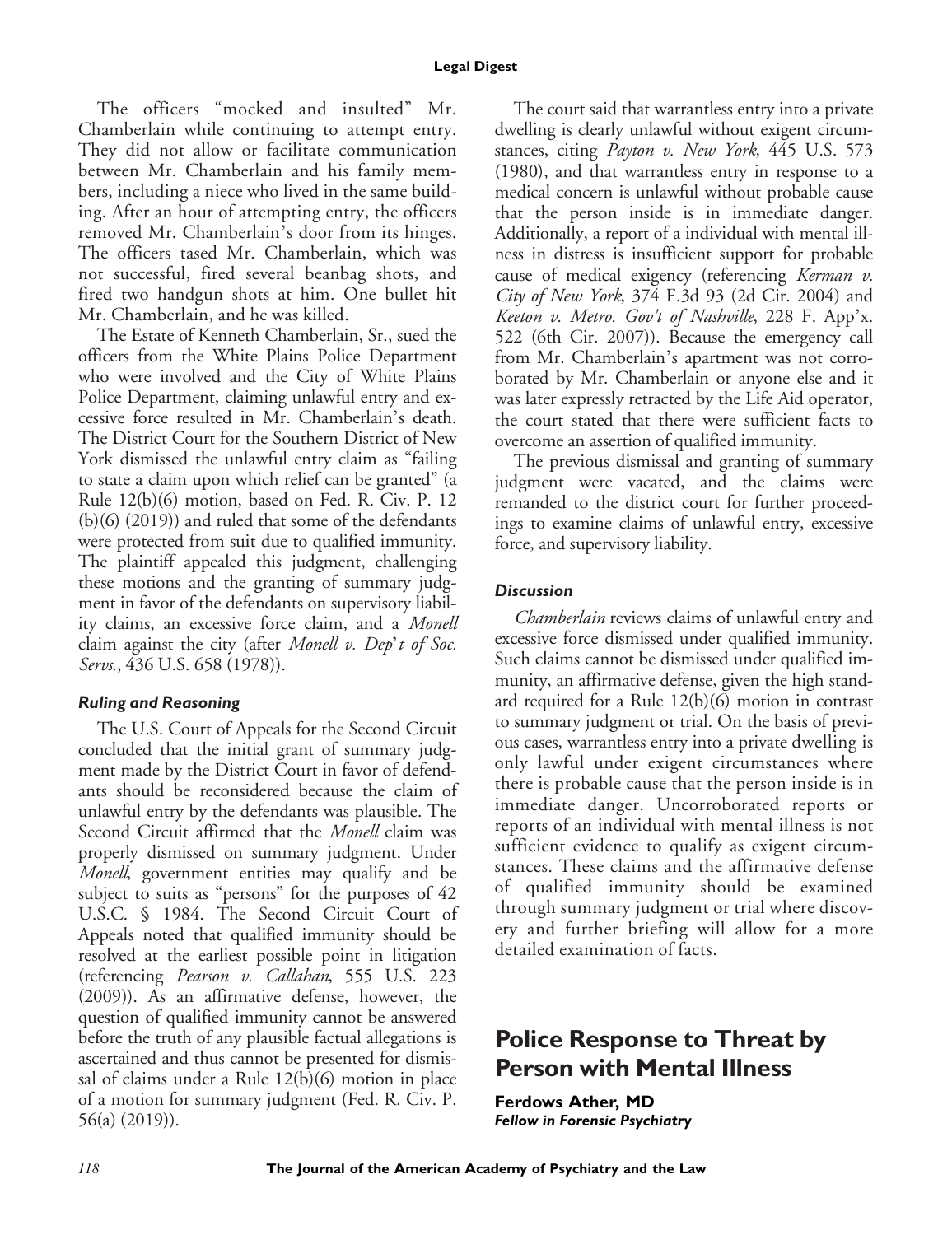### **Timothy Botello, MD, MPH** *Clinical Professor of Psychiatry*

*USC Institute of Psychiatry, Law, and Behavioral Science Keck School of Medicine, University of Southern California Los Angeles, California*

**Police Use of Deadly Force in Response to Threat Made by Man with Mental Illness Does Not Violate the Fourth Amendment or the Americans with Disabilities Act**

#### DOI:10.29158/JAAPL.210001L2-21

**Key words:** police; schizophrenia; force; killed; disabilities

In King v. Hendricks Cnty. Comm'rs, 954 F.3d 981 (7th Cir. 2020), the Seventh Circuit Court of Appeals considered whether the District Court for the Southern District of Indiana's decision to grant summary judgment in favor of police was correct. Matthew King, father and representative of the estate of decedent Bradley King, asserted that the police violated the decedent's Fourth Amendment rights by using excessive force; that the county failed to provide adequate training to police in how to de-escalate situations with persons with mental illness; and that the police violated the decedent's Americans with Disabilities Act (ADA) rights. The court upheld the defendant's grant of summary judgment on the Fourth Amendment claim and ruled that the training and ADA claims failed.

## Facts of the Case

Bradley King, a 29-year-old man with schizophrenia, was killed at his home in Hendricks, Indiana, by police performing a welfare check after he called 911 requesting help. No other eyewitnesses were available; the only testimony was from the deputies involved.

Deputies Jason Hays and Jeremy Thomas testified that, upon their arrival to the house, Mr. King came out and walked toward them, pulling a 10-inch knife out of his shorts pocket. Despite drawing their firearms and yelling at Mr. King to stop and drop his knife, Mr. King kept moving forward and started to run at Deputy Hays. When Mr. King was approximately eight feet away, Deputy Hays fired one shot at Mr. King, killing him.

Bradley King's father (petitioner) brought the three federal civil rights claims described above against Deputy Hays, the Hendricks County Commissioners, the Sheriff's Department, and the Sheriff. The lower court granted summary judgment for the defense on all three claims.

## Ruling and Reasoning

The Seventh Circuit affirmed the district court's summary judgment on all three of the petitioner's claims. Regarding the claim that the police's use of excessive force violated Mr. King's constitutional right against unreasonable seizure, the appeals court acknowledged that "the level of force that is constitutionally permissible in dealing with a mentally ill person . . . differs both in degree and in kind from the force that would be justified against a person who has committed a crime or who poses a threat to the community" (King, p 984 (quoting Gray v. Cummings, 917 F.3d 1 (1st Cir. 2019), p 11). Thus, the court agreed with the petitioner's assertion that officers should approach anyone suspected or known to have mental illness differently than those suspected of criminal activity. In the present case, Mr. King was reportedly known to police as having mental disabilities because they were involved with him during prior psychotic episodes.

The court also referred to a U.S. Supreme Court admonition that the "calculus of reasonableness must embody allowance for the fact that police officers are often forced to make split-second judgments . . . about the amount of force that is necessary in a particular situation" (King, p 984 (quoting Graham v. Connor, 490) U.S. 386 (1989), pp 396-7). The court explained:

When addressing the use of deadly force, the court considers whether a reasonable officer in the circumstances would have probable cause to believe that the [person] poses an immediate threat to the safety of the officers or others" (Sanzone v. Gray, 884 F.3d 736, 740 (7th Cir. 2018)). If the person of interest threatens the officer with a weapon, deadly force may be used, because the risk of serious physical harm to the officer has been shown. (Ibid.) This is so even if a less deadly alternative is available to the officers (Plakas v. Drinksi, 19 F.3d 1143, 1149 (7th Cir. 1994)). And this is so whether or not the targeted person suffers from a mental illness—the critical consideration is whether he or she poses an immediate threat to the officers or others (King, p 985).

Thus, given the evidence available in the case, the court said that Mr. King posed an imminent threat to the officers and deadly force was reasonable. The appeals court, however, did appreciate the challenge Mr. King faced in countering the officers' testimony (the only available eyewitness evidence in the case) and that, unfortunately, "the person most likely to rebut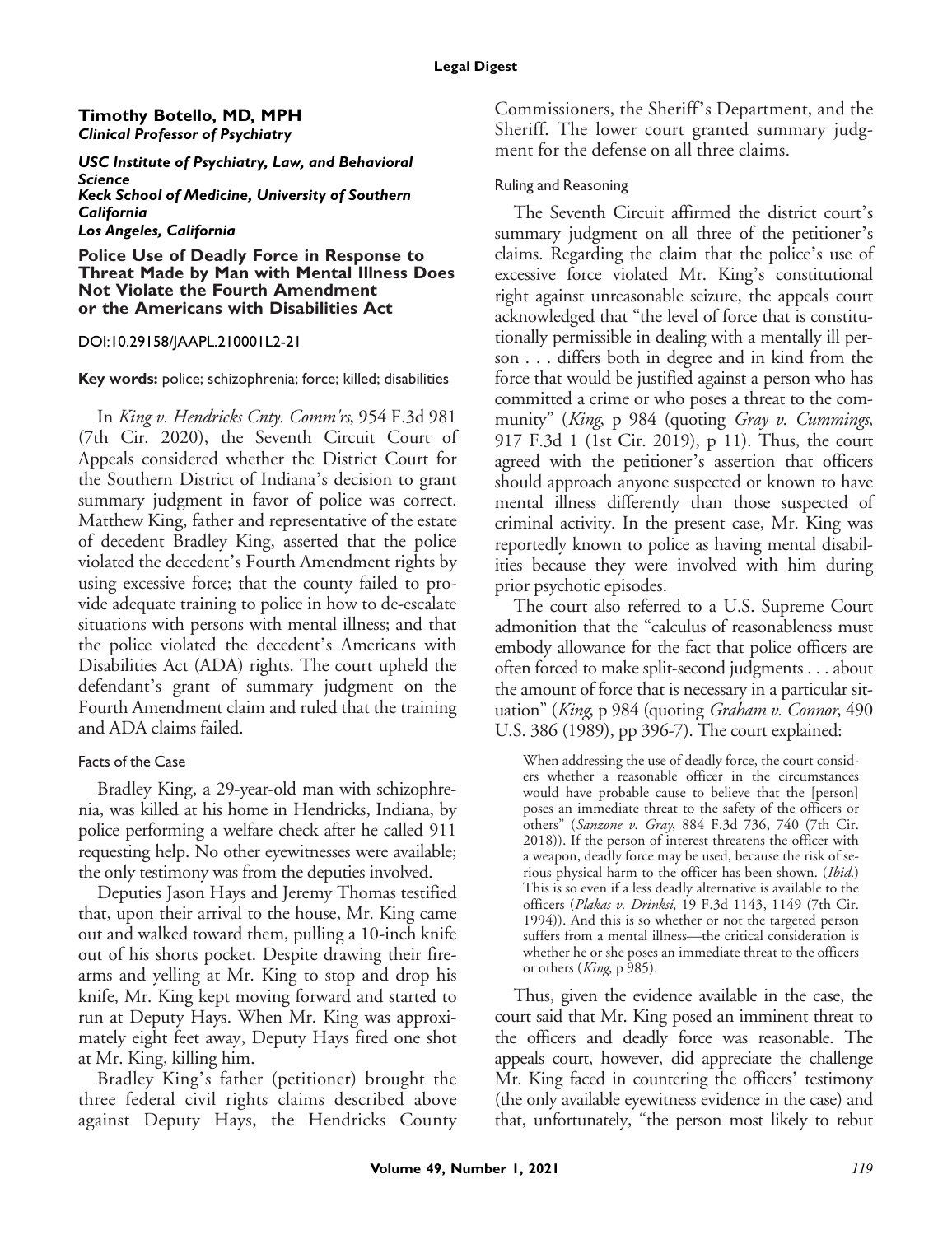the officers' version of the events—the one killed can't testify" (King, p 985 (quoting Cruz v. City of Anaheim, 765 F.3d 1076 (9th Cir. 2014), p 1079).

Finally, the court deliberated on the petitioner's third claim, that the police violated Mr. King's rights under Title II of the ADA, which states that "no qualified individual with a disability shall, by reason of such disability, be excluded from participation in or be denied the benefits of the services, programs, or activities of a public entity, or be subjected to discrimination by any such entity" (42 U.S.C. § 12132 (1990)). The petitioner claimed Mr. King's rights were violated by arguing that the police should have acted differently given Mr. King's mental illness.

In its decision, the appeals court separated this claim into two components. First, it addressed whether Title II applies to law enforcement investigations and arrests, Second, if it does apply, it addressed whether law enforcement violated Mr. King's Title II rights. With regard to the first question, the court acknowledged that other circuit courts were split on the matter but ultimately assumed, without deciding, that Title II did apply to the deputies' response to Mr. King. The appeals court also assumed that the county could be held vicariously liable under Title II for the deputies' actions using the "deliberate indifference standard" to judge their actions. Thus, for the petitioner's claim to succeed, he was required to "show that 'but for' [Mr. King's] disability, he would have been able to access the services or benefits desired" (King, p 989 (quoting Wis. Cmty. Servs., Inc. v. City of Milwaukee, 465 F.3d 737 (7th Cir. 2006), p 754).

The court stated that, because the police responded quickly to Mr. King's call and there were no available facts to contradict the deputies' testimony that their lives were in danger from Mr. King running at them with a knife, the deputies' response was not discriminatory given their response would have been identical even if Mr. King did not suffer from mental illness, and there was nothing they could have done in this specific scenario to accommodate for his mental illness. The court concluded that "if the decedent was denied access to medical services it was because of his violent, threatening behavior, not because he was mentally disabled" (King, p 989).

In conclusion, the Seventh Circuit unanimously concluded that the police officer's use of deadly force in response to Mr. King's threat to use a knife did not violate his rights under the Fourth Amendment or the ADA, regardless of the fact that Mr. King was mentally ill.

# **Discussion**

With the recent social upheaval in the wake of the killing of George Floyd and others by police, there has been increased attention to events in which police utilize force in the commission of their duties. Encounters with people in mental health crisis are particularly challenging given the added complexity of such encounters and often limited police training in managing these situations.

In King, the court of appeals judged the reasonableness of the police officer's use of deadly force against Mr. King on the basis of what the court of appeals thought would be a reasonable police response to a person without mental illness. In doing so, however, the decision raises the question of why the law takes mental illness into account when someone is the perpetrator of deadly force (e.g., the insanity defense or sentence mitigation), but not when someone is the victim of deadly force. We might also consider whether, had Bradley King survived and been able to testify, the appeals court's treatment of his testimony would have been the same as that of the testimony of someone without mental illness.

Although the law may not require police to respond differently to individuals with mental illness who threaten them with a deadly weapon, some public agencies recognize a need to provide specialized emergency response services for those experiencing a mental health crisis. In Los Angeles County, requests for assistance managing a situation potentially involving mental health concerns are often triaged to teams specializing in mental health crises, such as the Department of Mental Health's Psychiatric Mobile Response Team (PMRT) or mental health clinicians directly integrated into the sheriff police force (Systemwide Mental Assessment Response Team). As police departments are forced to re-evaluate their missions and funding (e.g., the City of Los Angeles recently announced a \$150 million redirection of next year's police budget toward community initiatives), legislative bodies may consider how to support mental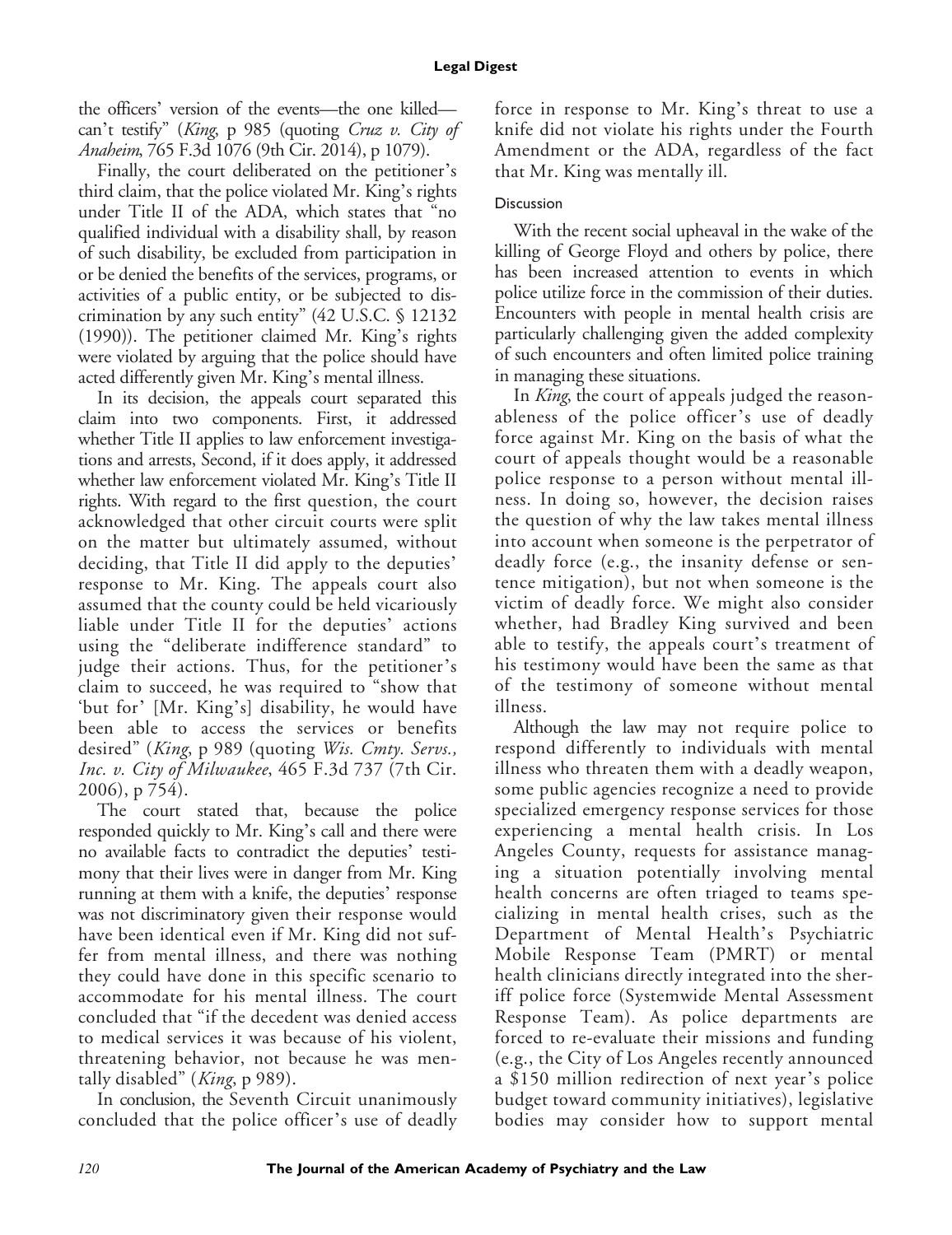health programs in law enforcement to minimize risk of events like the killing of Bradley King from happening again.

# **Liability for Suicide Attempt of Pretrial Detainee**

### **Ariel Schonfeld, MD** *Fellow in Forensic Psychiatry*

**John Chamberlain, MD** *Clinical Professor of Psychiatry*

*Department of Psychiatry University of California San Francisco San Francisco, California*

#### **Officer Denied Qualified Immunity for Failure to Summon Medical Care for Pretrial Detainee**

DOI:10.29158/JAAPL.210002-21

**Key words:** qualified immunity; pre-trial detainee; medical care; suicide

In Horton v. City of Santa Maria, 915 F.3d 592 (9th Cir. 2019), the Ninth Circuit Court of Appeals reviewed the district court's denial of summary judgment to a police officer, reversing the denial on one charge but upholding it on a second charge. Officer Brice was responsible for a pretrial detainee, Shane Horton, at the time Mr. Horton made a suicide attempt. In this case, the first claim was for violation of the due process clause of the Fourteenth Amendment, and the second claim was for failure to provide medical care to Mr. Horton. The Court of Appeals found there was a genuine issue of fact regarding whether Officer Brice acted appropriately.

## Facts of the Case

In December 2012, 18-year-old Shane Horton was arrested by Officers Brice and Schneider for misdemeanor vandalism in Santa Maria, California. The circumstances leading to the arrest involved a physical altercation between Mr. Horton and his girlfriend. She drove away with a friend. Mr. Horton slashed the tires of the friend's car. Officer Brice interviewed Mr. Horton's girlfriend at the scene. She disclosed that Mr. Horton had previously hit her several times, chased her with a knife, stabbed a friend

in the leg, and made statements about killing police and feeling sympathetic toward perpetrators of recent mass homicides. Officer Schneider placed Mr. Horton in a holding cell, leaving on his belt. Mr. Horton expressed feeling anxious and told him that he had had a difficult three weeks, describing recent drug use, having been assaulted, and his dislike of the jail cell. Officer Schneider stated he would "[p]robably do a psych" and instructed Mr. Horton to wave at the security camera if he needed anything.

About 90 minutes later, Officer Brice visited Mr. Horton, letting him know that his girlfriend was granted a restraining order and that he was being charged with felony domestic violence. Officer Brice asked if he had any medical problems. Mr. Horton stated he did not. Mr. Horton called his mother, who told him she would not bail him out and requested to speak privately to Officer Brice. She disclosed to Officer Brice that her son had been using drugs, extinguished cigarettes on himself, punched his fist through a window, cut his wrist with broken glass, and held a kitchen knife pointed at his throat. Two weeks before, he was held overnight at the emergency room as a suicide risk. The doctors suspected the problem was "mostly drugs" and discharged him in the morning due to his not being suicidal. Ms. Horton told Officer Brice she disagreed with the conclusion that he could be safely discharged. She believed he was depressed and suicidal and that he could be helped in the judicial system.

The phone call lasted 10 to 15 minutes. Officer Brice went to complete paperwork and returned to Mr. Horton's cell after a total of 27 minutes. Mr. Horton was hanging by his belt, which he had affixed to his cell door. Only his lower body was visible on the security camera, so the injury had not been apparent. Officer Brice called for assistance, administered cardiopulmonary resuscitation, and waited for paramedics to arrive. Mr. Horton survived, but suffered prolonged anoxia and severe irreversible brain damage.

With his mother acting as guardian *ad litem*, Mr. Horton sued Officer Brice, other officers, the City of Santa Maria, and the Santa Maria Police Department. They made claims that his Fourteenth Amendment due process rights under 42 U.S.C. § 1983 (1996) and his state right to medical care while in custody were violated, alleging that Mr. Horton should have received medical care. There was an additional negligence claim that will not be addressed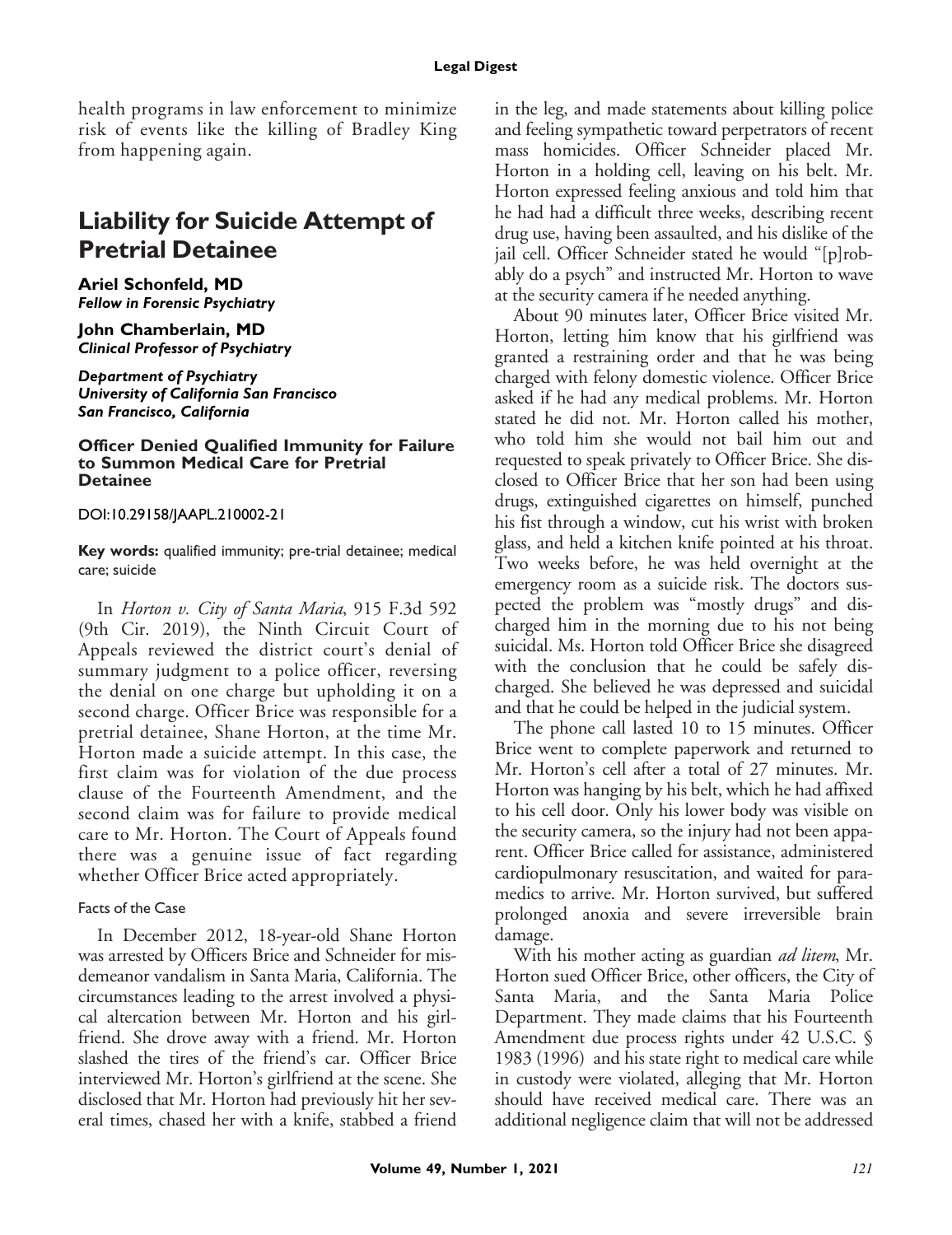here. The defendants moved for summary judgment on the basis of qualified immunity. The district court denied summary judgment to Officer Brice, the City, and the Police Department on both claims. All other defendants were granted summary judgment.

# Ruling and Reasoning

Qualified immunity serves to protect government officials from liability unless their conduct violates a clearly established standard that a reasonable person would have known. The first claim was for violation of 42 U.S.C. § 1983, which states that a person who knowingly causes another person to be deprived of their constitutional rights is liable to the injured party; here, that right was access to medical care. The Court of Appeals pointed out that a reasonable officer would not have known that failing to check on Mr. Horton and summon medical attention immediately would be unconstitutional; therefore, this right was not clearly established. Thus, the district court erred in denying summary judgment to Officer Brice on this charge.

California state law (Cal. Gov't Code § 845.6 (1970)) dictates that a public employee cannot be held liable for failing to provide medical care to a prisoner unless the employee knows or should know that the prisoner requires immediate medical attention. The plaintiff must establish the public employee knew (or should have known) there was an immediate need for medical care and failed to summon that care. The Court of Appeals noted that Mr. Horton clearly required medical attention. Officer Brice knew Mr. Horton was recently suicidal, had been hospitalized, and was displaying erratic behavior. The court noted that, if Officer Brice had requested a prompt psychiatric evaluation, Mr. Horton might have been discovered sooner and might have suffered a briefer period of anoxia. The Court of Appeals indicated these were matters of fact and it could not be determined only as a matter of law whether Officer Brice's shortcomings proximately caused injury to Mr. Horton. The court thus upheld the decision to deny summary judgment to Officer Brice on this charge.

# Dissent

On the claim under California Government Code § 845.6, Judge Bybee favored granting summary judgment to Officer Brice. Judge Bybee acknowledged Officer Brice's checking on Mr. Horton

sooner might have limited the extent of brain damage; however, Judge Bybee said this would not have prevented the suicide attempt because, when the phone call concluded, Mr. Horton was already hanging. The plaintiff posited immediate medical care was needed as Mr. Horton was at risk of hurting himself but did not specify the type of medical care indicated. By the time Officer Brice found Mr. Horton, he required resuscitation, but this could not have been predicted. A psychiatric evaluation might have been appropriate but would not have prevented his injury. Judge Bybee contended that while Officer Brice's decision not to immediately check on Mr. Horton may not have been prudent, it did not constitute a failure to summon medical care.

# **Discussion**

The court noted that the claim raised important points about the duty of the police department toward detainees, but that it lacked jurisdiction to review the claim against the municipal defendants. The court (both the majority and the dissent) focused their analysis on questions related to liability and immunity from liability. While the case primarily focused on the rights of prisoners to medical care, it is clear that Mr. Horton's suicide attempt occurred in the setting of system-based shortcomings that transcended the role of a single officer. For example, it is not clear whether emergency psychiatric evaluation would have been available if Officer Brice had requested one. While there was a camera monitoring the cell, it did not provide staff with a full view of the cell and Mr. Horton. While the department had a policy of removing jackets, belts, and shoes from detainees, the court found the policy was widely regarded as optional.

This case highlights the important role of psychiatrists in educating jail staff, law enforcement personnel, and the courts about suicide and suicide prevention. In this case, perhaps if officers had had more education about suicide, risk factors for suicide, and strategies to prevent suicide, there would have been more measures in place to mitigate the risk of suicide. In addition, officers might have been more willing to follow policies that reduce suicide risk if they had more training and education on the rationale for the policies. Psychiatrists are subject matter experts who can help jail staff and law enforcement personnel understand these problems and thereby help minimize suicide risk in correctional settings.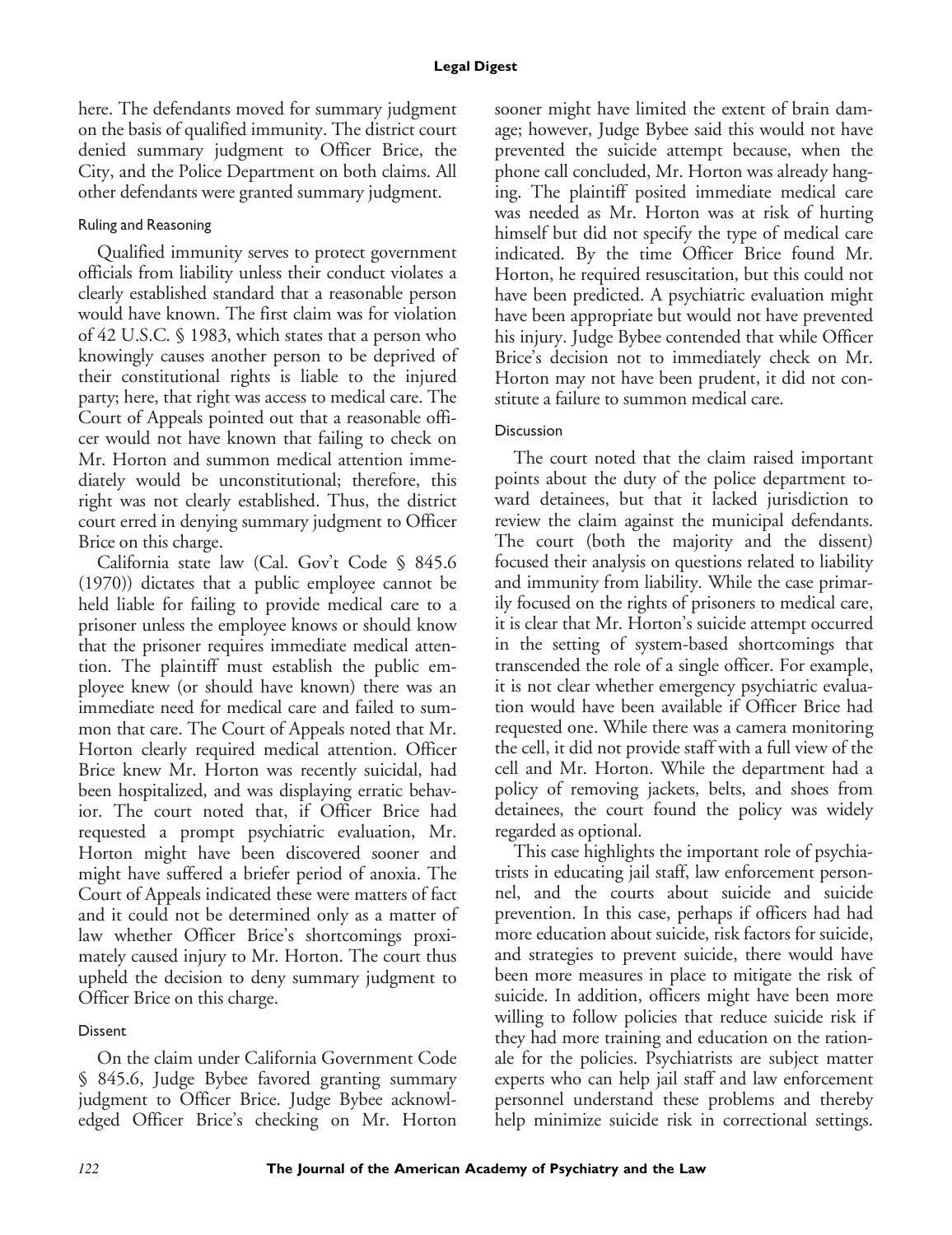Psychiatrists also have the training, education, and experience to help courts understand these challenges and to analyze cases when there is an adverse outcome such as in the present case.

# **Second and Fourth Amendment Considerations in Warrantless Seizure and Seizure and Retention of Firearms during a Mental Health Crisis**

**Takeo Toyoshima, MD** *Fellow in Forensic Psychiatry*

**John Chamberlain, MD** *Professor of Psychiatry*

*Program in Psychiatry and the Law, Department of Psychiatry University of California, San Francisco San Francisco, California*

#### **In a Mental Health Crisis, Warrantless Seizure and Retention of Firearms Do Not Impermissibly Violate Constitutional Rights**

DOI:10.29158/JAAPL.210002L1-21

**Key words:** warrantless seizure; firearms; mental health crisis; Fourth Amendment

In Rodriguez v. City of San Jose, 930 F.3d 1123 (9th Cir. 2019), police officers seized firearms without a warrant after detaining an individual for a mental health evaluation at the request of his wife. The City of San Jose subsequently retained these firearms on public safety grounds, pursuant to state law despite the wife's petition for their return. After judgments against her in state trial and appellate courts, the wife sued in federal district court (and later appealed) on Second, Fourth, Fifth, and Fourteenth Amendment and state law grounds. The U.S. Court of Appeals for the Ninth Circuit entered summary judgment in favor of the City of San Jose.

## Facts of the Case

In January 2013, San Jose police officers conducted a welfare check on Edward Rodriguez at the request of his wife, Lori Rodriguez. Mr. Rodriguez was known to have a mental illness and own firearms. Upon officers' arrival, he was ranting about the CIA, the army, others watching him, "shooting up schools," and firearms that he had in a safe. He was deemed to be in a mental health crisis. Pursuant to California Welfare & Institutions Code (WIC) § 5150 (2013), he was detained for a mental health evaluation. Under WIC § 5150, qualified personnel may involuntarily detain an individual deemed at risk of danger to self or others for up to 72 hours for the purpose of psychiatric evaluation and treatment.

Police officers spoke with Mrs. Rodriguez, and, without a warrant, confiscated 12 firearms from the household pursuant to WIC § 8102 (2014). When an individual is detained pursuant to WIC § 5150, WIC § 8102 requires law enforcement personnel to confiscate firearms and other deadly weapons owned, possessed, or controlled by that individual. Mrs. Rodriguez provided the keys and combination code to the safe. One handgun was registered to her alone. The other eleven were registered to Mr. Rodriguez or were unregistered. Mr. Rodriguez was psychiatrically hospitalized for one week. One month later, the City of San Jose petitioned to the California Superior Court pursuant to WIC § 8102 that the guns be forfeited. The city argued returning these would endanger Mr. Rodriguez or other members of the public. Mrs. Rodriguez objected, claiming ownership of her personal handgun, and community property ownership of the others, and that forced forfeiture violated her Second Amendment right to keep and bear arms.

The California Superior Court granted the city's petition. The state trial court reasoned that, given public safety concerns, the city could seize the "low hanging fruit" of firearms owned by the Rodriguez couple. This did not preclude Mrs. Rodriguez's ability to buy and possess new firearms. Thus, it did not ignore or violate her Second Amendment right. Mrs. Rodriguez appealed, but the California Court of Appeal affirmed the trial court's decision. The appellate court held that Mrs. Rodriguez had "other viable options" such as selling or storing the guns outside of the home, and she could follow procedure outlined in California Penal Code § 33850 et seq. (2010) for return of her firearms.

Mrs. Rodriguez followed the procedure outlined under California Penal Code § 33850 et seq. and sought return of the firearms. She reregistered all firearms under her name only. She obtained a gun release clearance from the California Department of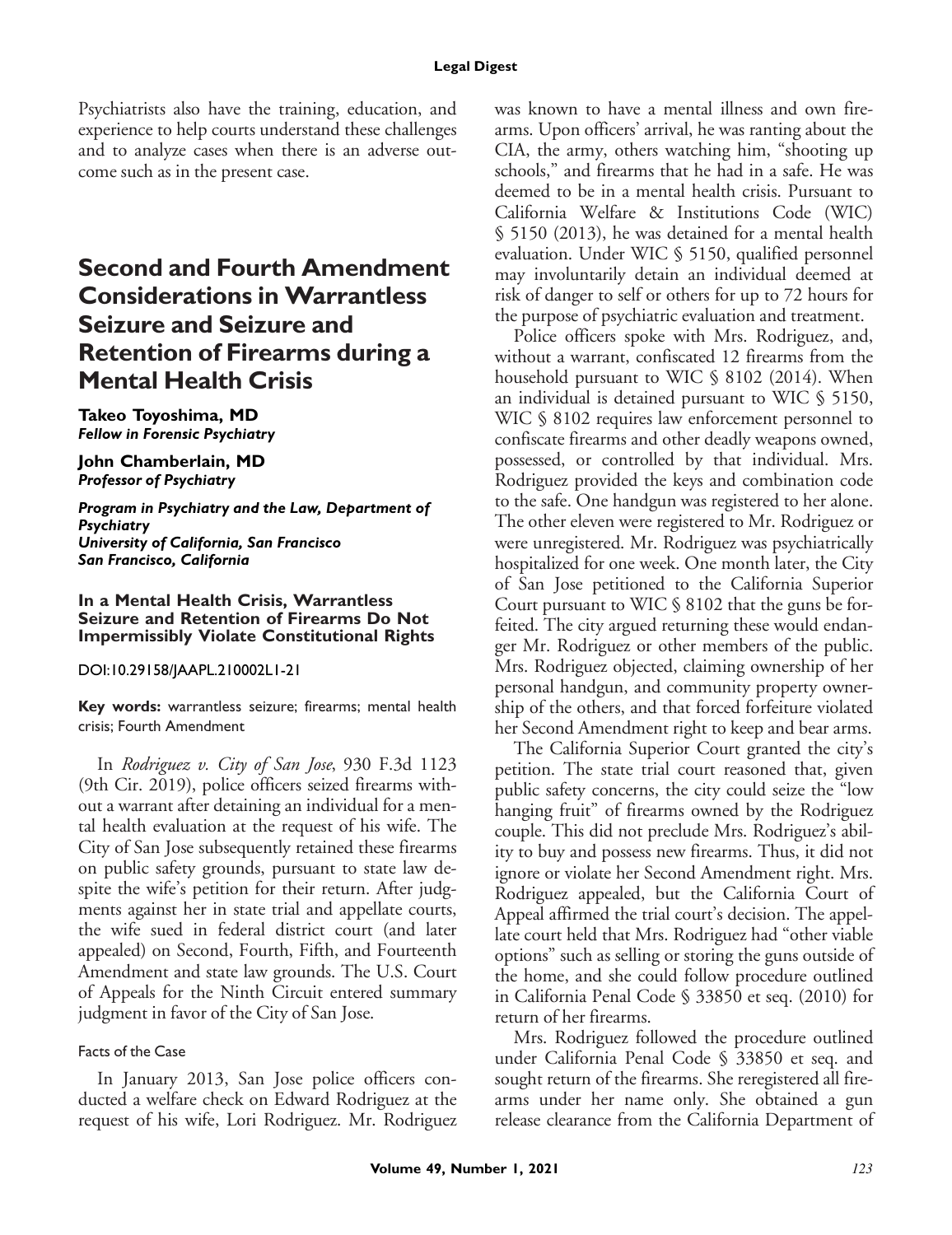Justice. She again petitioned the city to return the firearms but was denied. She sued the City of San Jose, the San Jose Police Department, and an officer from the initial incident in the U.S. District Court for the Northern District of California. Joined by Second Amendment Foundation, Inc., and Calguns Foundation, Inc., Mrs. Rodriguez argued that the seizure and retention of her firearms violated her Second, Fourth, Fifth, and Fourteenth Amendment rights, and that she was entitled to the return of her firearms under state law. The plaintiffs additionally sought compensatory damages and "injunctive and declaratory relief to prevent future violations of Lori's rights and the rights of the organizations' members" (Rodriguez, p 1129). The district court rejected these arguments and granted summary judgment for the defendants. Mrs. Rodriguez appealed.

## Ruling and Reasoning

The Ninth Circuit reviewed *de novo* the federal district court's summary judgment. Mrs. Rodriguez argued that interim developments such as reregistering of her firearms and the Department of Justice firearms clearance merited reconsideration of her Second Amendment claim. The Ninth Circuit found that her arguments had not materially changed. The state courts had already considered her ownership interest in the firearms and applicable state laws in their analysis. The Ninth Circuit barred reconsideration of Mrs. Rodriguez's Second Amendment claim. The organizational plaintiffs were found to lack standing to bring suit.

The Ninth Circuit agreed with the California Court of Appeal that Mrs. Rodriguez was not prohibited from acquiring or possessing firearms. Therefore, her Second Amendment right was not violated. The court affirmed that the Second Amendment does not extend to keeping and bearing particular firearms confiscated from an individual with mental illness. The Second Amendment does not confer "a right to keep and carry any weapon whatsoever in any manner whatsoever and for whatever purpose" (Rodriguez, p 1132, citing McDonald v. City of Chicago, 561 U.S. 742, p 786 (2010)).

The Ninth Circuit considered Mrs. Rodriguez's argument that a warrantless seizure of her firearms violated the Fourth Amendment. There are limited exceptions to the search and seizure requirements under the Fourth Amendment. The U.S Supreme Court recognized "community caretaking function"

as a necessary police activity for protection of public health and safety in *Cady v. Dombrowski*, 413 U.S. 433 (1973). The Ninth Circuit held that "(1) the public safety interest; (2) the urgency of that public interest; and (3) the individual property, liberty, and privacy interests [. . .] must be balanced, based on all of the facts available to an objectively reasonable officer, when asking whether such a seizure of a firearm falls within an exception to the warrant requirement" (Rodriguez, p 1138). Two cases involving warrantless search and seizure of firearms for public safety purposes were referenced (Mora v. City of Gaithersburg, 519 F.3d 216 (4th Cir. 2008) and Corrigan v. District of Columbia, 841 F.3d 1022 (D.C. Cir. 2016)).

The court found the seizure of Mrs. Rodriguez's firearms was appropriate given significant public safety interests despite her private interest in her personal property. The court made particular note of Mr. Rodriguez's concerning behavior and statements, including "shooting up schools" and reference to the firearms at home. The circumstances were deemed urgent and justified a warrantless seizure because Mr. Rodriguez, who was detained pursuant to WIC § 5150, could have been held up to 72 hours, but the hospital staff had discretion to prematurely release him. Mrs. Rodriguez argued she could mitigate the urgency by changing the combination key to the gun safe, but the court reasoned, "Edward . . . could have overpowered her to gain access to the guns" (Rodriguez, p 1140). She also argued a telephonic warrant could have been obtained prior to her husband's release but provided no evidence to support this claim.

The warrantless seizure of Mrs. Rodriguez's firearms did not impermissibly violate her Fourth Amendment right, with the caveat that such a ruling was "limited to the particular circumstances here" (Rodriguez, p 1140). The court also affirmed summary judgment on the Fifth and Fourteeenth Amendment and state law claims in a concurrent memorandum.

## Discussion

Rodriguez adds to an evolving legal standard for the warrantless seizure and retention of firearms in psychiatric emergencies. Public safety interests must be carefully weighed against Second and Fourth Amendment rights. Each clinical scenario requires thoughtful consideration, and the mere involvement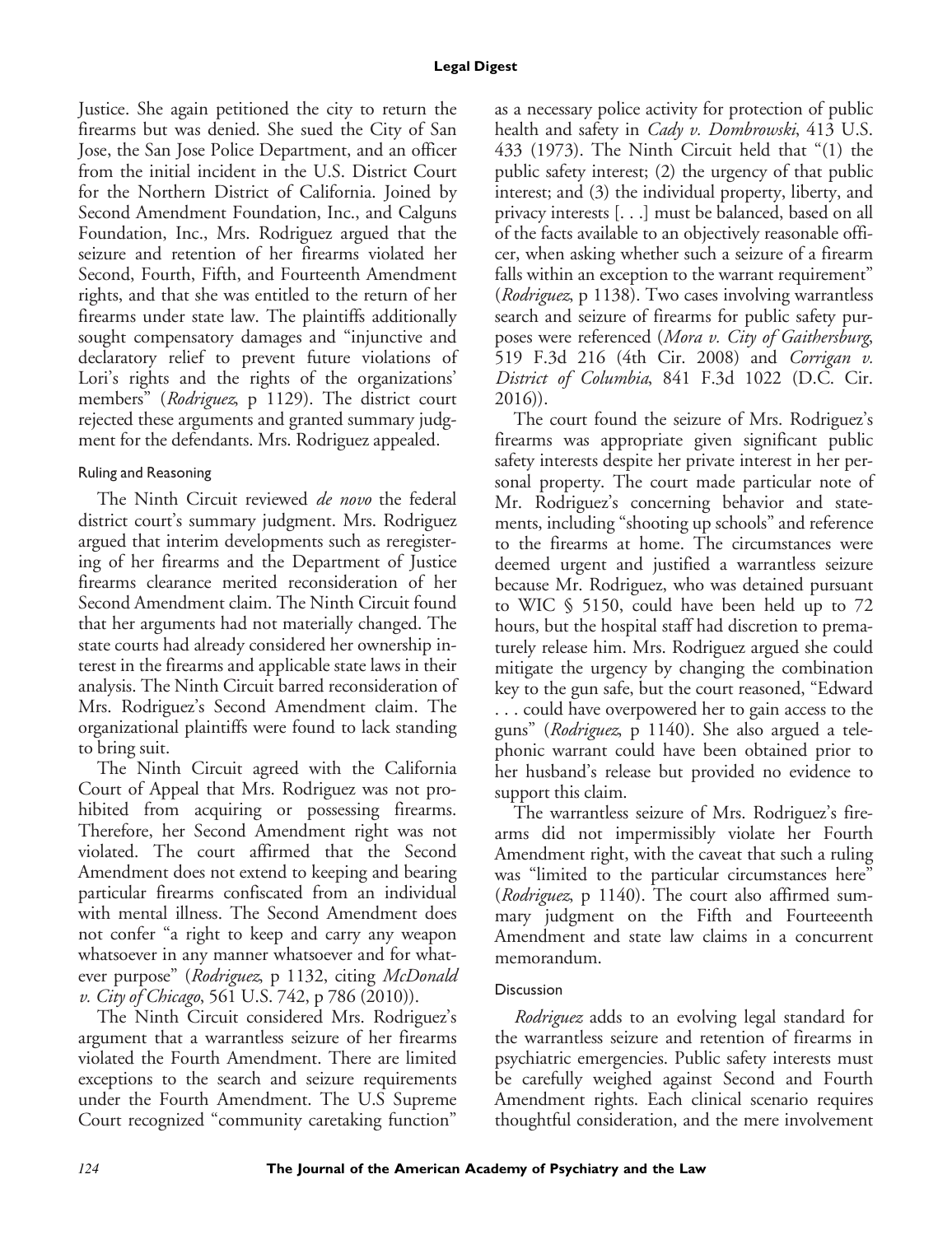of firearms in a mental health crisis does not allow indiscriminate warrantless seizure and retention of those firearms. In Mora v. City of Gaithersburg, the particulars of the case led the Fourth Circuit to rule in favor of officers who seized dozens of firearms without a warrant in a mental health crisis. In Corrigan v. District of Columbia, however, the facts led the D.C. Circuit to hold that the warrantless search of the plaintiff's home was unconstitutional in the absence of an "imminently dangerous hazard." In Rodriguez, the Ninth Circuit specifically opined that the analysis and ruling was "limited to the particular circumstances" of the case (Rodriguez, p 1140). Likewise, psychiatrists should critically evaluate each situation before declaring a psychiatric emergency and be cognizant of the legal and clinical ramifications of doing so. Significant public and professional attention is given to mental health, suicide, gun violence, and gun ownership rights. As stakeholders continue this dialogue, psychiatrists can provide invaluable insight to educate the public and guide creation of sound policy while advocating for further necessary research into the intersection of mental health and firearms access.

# **Firearm Restrictions for Individuals Previously Involuntarily Committed**

**Evan Vitiello, MD** *Fellow in Forensic Psychiatry*

**Reena Kapoor, MD** *Associate Professor of Psychiatry*

*Law and Psychiatry Division Department of Psychiatry Yale University School of Medicine New Haven, Connecticut*

### **Court Upheld Federal Prohibition on Possession of Firearms by Individuals Who Were Previously Involuntarily Committed**

DOI:10.29158/JAAPL.210003-21

**Key words:** firearms; Second Amendment; gun violence; civil commitment

In Mai v. United States, 952 F.3d 1106 (9th Cir. 2020), the U.S. Court of Appeals for the Ninth Circuit upheld the federal prohibition on possession of firearms by individuals who have been involuntarily committed to a psychiatric facility, even those who were committed years ago and are now psychiatrically stable. The court concluded that, although these individuals pose less risk of violence than when they were involuntarily committed, scientific evidence shows that they remain at elevated risk compared with the general population. The court held that prohibiting firearm possession by these individuals comports with Congress's interest in preventing gun violence and does not violate the individuals' Second Amendment rights.

## Facts of the Case

In October 1999, Duy Mai was involuntarily committed for psychiatric treatment by a court in King County, Washington, after he appeared to be a threat to himself and others. He was 17 years old at the time and remained in the hospital for over nine months. After his release, he enrolled in Evergreen Community College, where he earned his GED and ultimately a bachelor's degree in microbiology from the University of Washington. Mr. Mai then enrolled at the University of Southern California, earning a master's degree in microbiology in 2009. He was subsequently employed at various research institutes, which required successfully passing an FBI background check (Mai v. United States, No. C17-0561 RAJ (W.D. Wash. Feb. 8, 2018)). He married and had two children.

In 2014, Mr. Mai tried to purchase a firearm, but both state and federal law prohibited him from doing so. He petitioned the King County Superior Court for relief from disability (RFD), or restoration of his right to own firearms. His petition was granted after he underwent medical and psychological examinations, but a federal statute, 18 U.S.C. § 922(g)(4) (2012), still prevented Mr. Mai from purchasing a gun because he had previously been committed to a psychiatric hospital. The federal statute outlined two avenues for such individuals to apply for RFD. The first avenue, in which a federally funded program would investigate a person to determine if they were no longer dangerous, was defunded by Congress and eliminated in 1992. The second avenue was through a state program for RFD that was recognized at the federal level. Thirty states had qualifying RFD programs, but Washington did not. Thus, Mr. Mai had no avenue to overcome the federal prohibition on his firearm possession.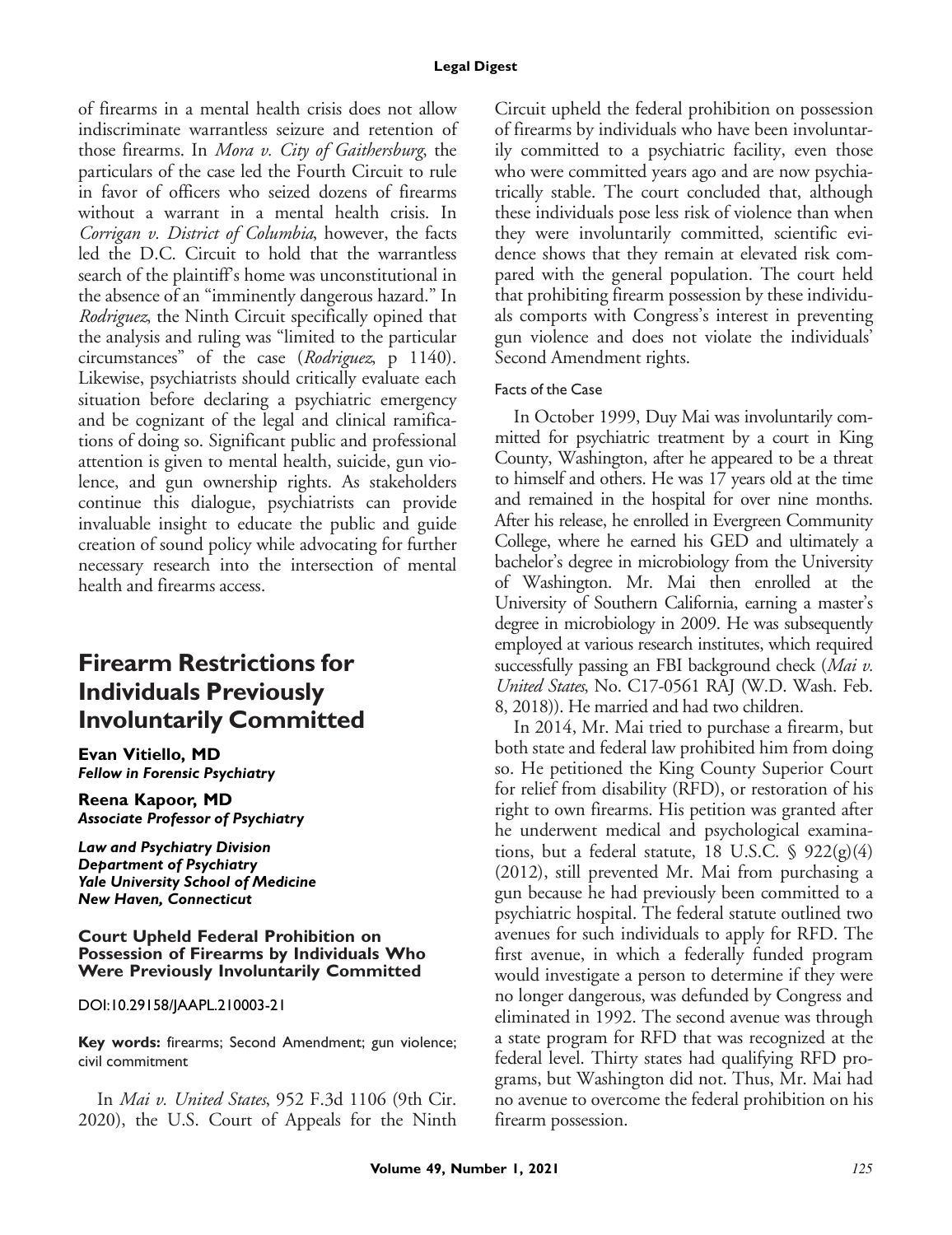On April 11, 2017, Mr. Mai filed a complaint against several government agencies involved in restricting his firearm possession, arguing that continued application of the federal prohibition many years after he was involuntarily committed violated his Second Amendment and Fifth Amendment rights. The U.S. District Court for the Western District of Washington dismissed Mr. Mai's Fifth Amendment claim and analyzed his Second Amendment claim. The district court found that Mr. Mai's Second Amendment rights were not violated by the federal prohibition on his gun possession. Mr. Mai then appealed the decision to the U.S. Court of Appeals for the Ninth Circuit.

## Ruling and Reasoning

Like the district court, the Court of Appeals for the Ninth Circuit considered whether the Second Amendment required that Mr. Mai be permitted to possess firearms. The court ultimately upheld the federal prohibition on the purchase and possession of firearms by individuals whom a state has found to be mentally ill and dangerous during civil commitment proceedings. In reaching its decision, the Ninth Circuit relied on both previous court holdings and scientific evidence to support Congress's interest in preventing gun violence.

The court cited precedents including District of Columbia v. Heller, 554 U.S. 570 (2008), and McDonald v. City of Chicago, 561 U.S. 742 (2010), in which the U.S. Supreme Court affirmed that prohibitions on possession of firearms by certain classes of individuals, including those with mental illness, are permissible under the Second Amendment. The court also noted that individuals other than those with mental illness also face firearm bans. These groups include domestic violence misdemeanants (United States v. Chovan, 735 F.3d 1127 (9th Cir. 2013) and felons (United States v. Vongxay, 594 F.3d 1111 (9th Cir. 2010)).

The Ninth Circuit noted that the Third and Sixth Circuit appellate courts encountered similar challenges to firearm prohibitions involving plaintiffs who had been civilly committed and later regained their mental wellbeing. These two courts came to opposite conclusions. In Beers v. Att'y Gen. United States, 927 F.3d 150 (3d Cir. 2019), the Third Circuit ruled that 18 U.S.C. § 922(g)(4) did not place a significant burden on Second Amendment rights, and therefore the court affirmed that the firearm prohibition was constitutional. [Note: The Beers case has since been vacated.] The Sixth Circuit heard a similar complaint in Tyler v. Hillsdale County Sheriff's Department, 837 F.3d 678 (6th Cir. 2016). In that case, the court overturned a lower court's prohibition on firearm possession, concluding that 18 U.S.C. § 922(g)(4) placed a significant burden on Second Amendment rights and that the government had not offered sufficient justification for the necessity of a lifetime ban.

Finally, the Ninth Circuit evaluated the available scientific evidence regarding the relationship between mental illness and gun violence. One cited study, a meta-analysis of suicide risk in individuals released from involuntary commitment, followed subjects for 8.5 years after release from the hospital and found a risk of suicide that was 39 times the expected rate (Harris EC, Barraclough B: Suicide as an outcome for mental disorders: a meta-analysis. Br J Psychiatry 170:205-28, 1997). Although the follow-up period in that study was significantly shorter than the approximately two decades since Mr. Mai's release from civil commitment, the court extrapolated that his risk for suicide would not have returned to zero in the subsequent years. The court stated that scientific evidence provides strong justification for prohibiting previously involuntarily committed individuals from obtaining firearms. Thus, the Ninth Circuit concluded that the ban on Mr. Mai's possession of firearms was a reasonable fit for the government's important interest in reducing gun violence and suicide. The district court's decision was affirmed.

## **Discussion**

Mai v. United States continues the heated societal debate about the relationship between mental illness and gun violence. Public opinion is clear, with 85.4 percent of surveyed Americans supporting a requirement that states report involuntarily committed psychiatric patients to a background check system (Barry C, McGinty EE, Vernick JS, Webster DW: After Newtown—public opinion on gun policy and mental illness. New Eng J Med 368:1077–81, 2013). Furthermore, 89 percent of adults are in favor of preventing individuals with mental illness from purchasing firearms (Igielnik R, Brown A: Key takeaways on Americans' views of guns and gun ownership. Washington, DC: Pew Research Center Fact Tank. June 22, 2017. Available at: [https://www.pewresearch.](https://www.pewresearch.org/fact-tank/2017/06/22/key-takeaways-on-americans-views-of-guns-and-gun-ownership) [org/fact-tank/2017/06/22/key-takeaways-on-americans](https://www.pewresearch.org/fact-tank/2017/06/22/key-takeaways-on-americans-views-of-guns-and-gun-ownership)[views-of-guns-and-gun-ownership.](https://www.pewresearch.org/fact-tank/2017/06/22/key-takeaways-on-americans-views-of-guns-and-gun-ownership) Accessed August 3,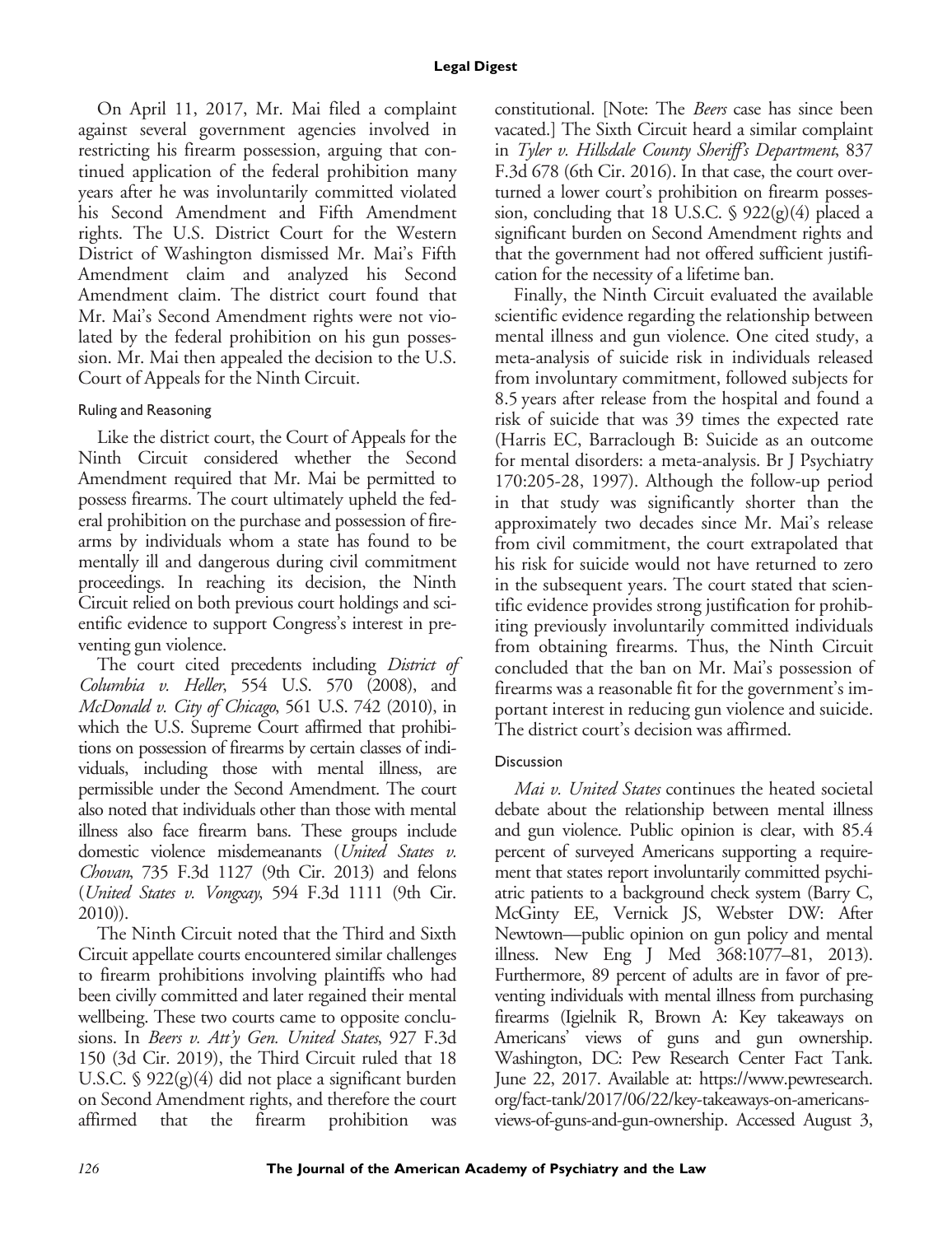#### **Legal Digest**

2020). Despite the strength with which these opinions are held, the scientific evidence supporting them is mixed. There is clearly an increased risk for suicide in individuals with mental illness, particularly when firearms are involved. Data relating to violence against others are not as clear, and show at most a modest increase in violence risk in individuals with mental illness (Swanson et al.: Mental illness and reduction of gun violence and suicide: bringing epidemiologic research to policy. Ann Epidemiol 25:366–76, 2015).

Given the limited evidence available about mental illness and violence risk in general, the question raised in *Mai* about long-term violence risk in individuals who have been civilly committed is very difficult to answer. The Mai court affirmed firearm restrictions on this group on the basis of the court's interpretation of scientific evidence, but scholars have noted previously that restrictions on the basis of involuntary commitment may not be narrow enough, prohibiting many individuals who do not pose a serious risk of harm from owning firearms (Felthous A, Swanson J: Prohibition of persons with mental illness from gun ownership under  $\mathit{Type}$ . J Am Acad Psychiatry Law 45:478–84, 2017). There is a clearly expressed important governmental interest in reducing gun violence, and certain states already look to mental health providers for assistance in determining individual risk. Many practitioners, however, are unlikely to feel comfortable performing an assessment of what amounts to a capacity assessment to own and possess firearms.

Guidance for mental health professionals who are asked to conduct firearms risk assessments is sparse. An American Psychiatric Association Resource Document on the subject does exist, but it cautions that "no one-size-fits-all rule applies" to the assessments (American Psychiatric Association Official Actions: Resource Document on Mental Health Issues Pertaining to Restoring Access to Firearms. Washington, DC: APA, 2020, p 2. Available at [https://www.psychiatry.org/psychiatrists/search](https://www.psychiatry.org/psychiatrists/search-directories-databases/library-and-archive/resource-documents)[directories-databases/library-and-archive/resource](https://www.psychiatry.org/psychiatrists/search-directories-databases/library-and-archive/resource-documents)[documents](https://www.psychiatry.org/psychiatrists/search-directories-databases/library-and-archive/resource-documents). Accessed August 3, 2020). The document recommends that general psychiatrists refer patients to a forensic psychiatrist for evaluation, reasoning that forensic psychiatrists possess greater expertise in violence risk assessment and will therefore feel more comfortable with such assessments. This is not necessarily the case, as an evidence-based framework to inform forensic evaluations of firearms risk does not currently exist (Gold L, Vanderpool D: Psychiatric evidence and due process in firearms rights restoration. J Am Acad Psychiatry Law 46:309–21, 2018). Should forensic psychiatrists increasingly be called to assess competency to own and possess firearms, incorporating education on this topic within fellowship training programs would be beneficial. The current Accreditation Council for Graduate Medical Education (ACGME) program requirements for forensic psychiatry make no mention of guns or firearms (ACGME Program Requirements for Graduate Medical Education in Forensic Psychiatry, revised June 13, 2020. Available at: [https://www.acgme.org/](https://www.acgme.org/Portals/0/PFAssets/ProgramRequirements/406_ForensicPsychiatry_2020.pdf?ver=2020-06-19-130837-917) [Portals/0/PFAssets/ProgramRequirements/406\\_](https://www.acgme.org/Portals/0/PFAssets/ProgramRequirements/406_ForensicPsychiatry_2020.pdf?ver=2020-06-19-130837-917) [ForensicPsychiatry\\_2020.pdf?ver=2020-06-19-](https://www.acgme.org/Portals/0/PFAssets/ProgramRequirements/406_ForensicPsychiatry_2020.pdf?ver=2020-06-19-130837-917) [130837-917](https://www.acgme.org/Portals/0/PFAssets/ProgramRequirements/406_ForensicPsychiatry_2020.pdf?ver=2020-06-19-130837-917). Accessed August 3, 2020); these requirements may need revision as more forensic psychiatrists are asked to offer opinions in RFD proceedings.

# **Reversing Guilty but Mentally Ill in Favor of NGRI**

**Lauren Marino, MD** *Fellow in Forensic Psychiatry*

**Tobias Wasser, MD** *Assistant Professor of Psychiatry*

*Law and Psychiatry Division Department of Psychiatry Yale University School of Medicine New Haven, Connecticut*

#### **Demeanor Evidence Outweighed by Unanimous Expert Opinion and a Defendants History of Mental Illness**

DOI:10.29158/JAAPL.210003L1-21

**Key words:** insanity defense; NGRI; guilty but mentally ill; GBMI; expert opinion

The Supreme Court of Indiana in *Payne v. State*, 144 N.E.3d 706 (Ind. 2020), determined that the trier of fact must consider demeanor evidence in the context of all other evidence; ultimately, its probative value is effectively negated in the context of a welldocumented history of mental illness and unanimous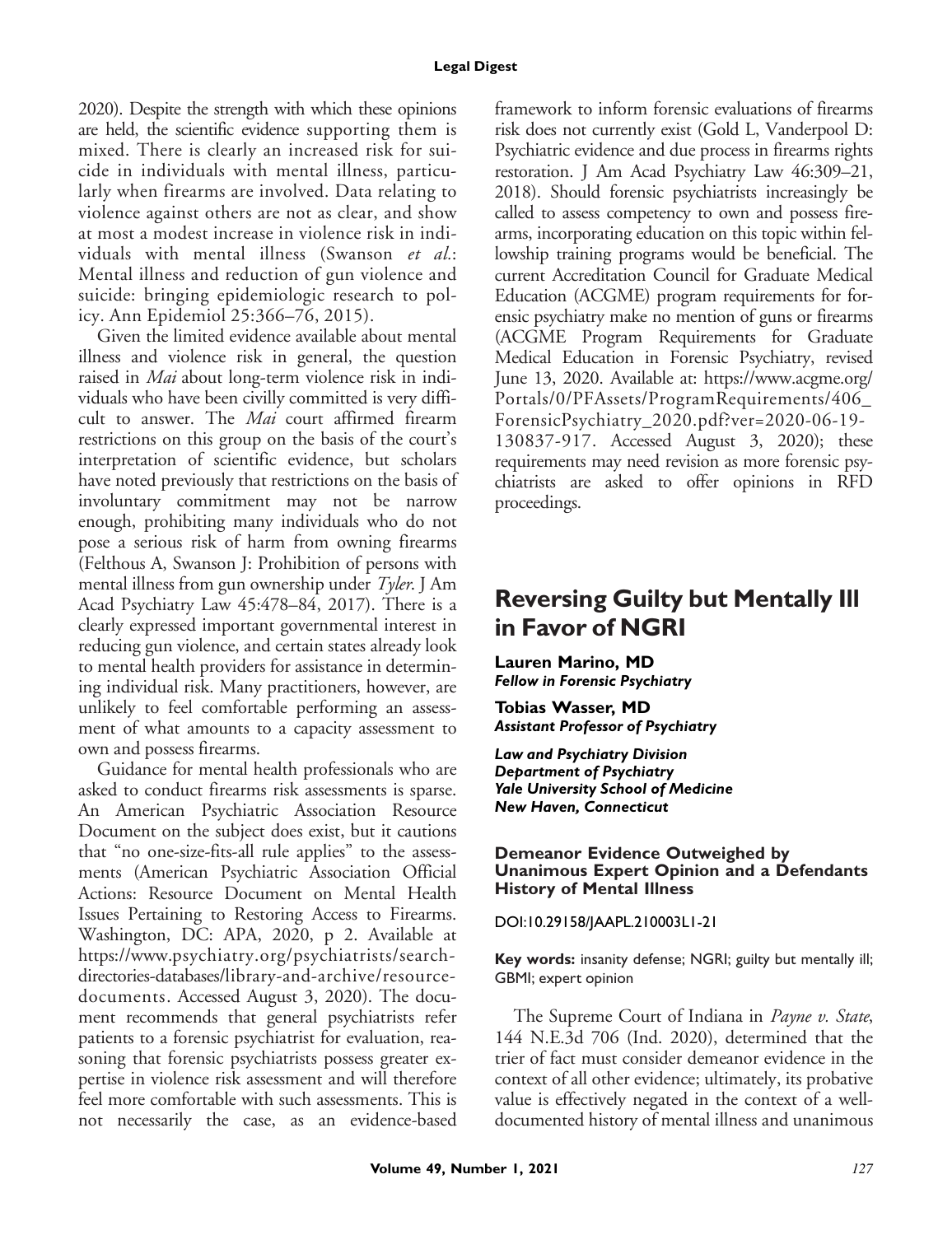expert opinion of insanity. Accordingly, the Supreme Court of Indiana reversed a guilty but mentally ill conviction and found the defendant not guilty by reason of insanity.

## Facts of the Case

In 2005, Jesse Payne was charged with two counts of arson, accused of burning down two historic landmark bridges and attempting the arson of another. According to medical records, Mr. Payne had a long and well-documented history of mental illness since age 13, including diagnoses of delusional disorder, schizophrenia, polysubstance abuse, and antisocial personality disorder. Mr. Payne's psychiatric history was notable for repeated hospitalizations, medication nonadherence, chronic delusions, and hallucinations. He spent 11 years undergoing competency restoration prior to standing trial. All three court-appointed experts (two psychiatrists and a psychologist) did not substantively differ in their diagnoses, as each expert diagnosed Mr. Payne with schizophrenia and delusional disorder. The experts also agreed in their opinion of Mr. Payne's legal insanity, although one expert, Dr. Mahmood, testified that he did not have "a very strong opinion" of whether Mr. Payne "appreciated the wrongfulness of his conduct" at the time of the 2005 arson (Payne, p 711 (citing Tr. Vol. 5, pp 92–3)). At trial, Mr. Payne testified to his belief in a conspiracy of government officials aimed at stopping him from exposing their "misdeeds" by abusing and "terrorizing" him.

The prosecutor introduced demeanor evidence aimed at showing "consciousness of guilt," including Mr. Payne's acting late at night, telling police that he had purchased the fuel in his car for camping, and attempting to establish an alibi by providing convenience store receipts (*Payne*, p 711 (Tr. Vol. 5, pp 199, 202–4)). Rejecting the insanity defense, the jury found Mr. Payne guilty but mentally ill on all counts. Mr. Payne was sentenced to 90 years in total: 20 years for each count with a 30-year enhancement for his habitual-offender status, the maximum sentenced allowed by statute. The Indiana Court of Appeals affirmed, holding that demeanor evidence of Mr. Payne's deliberate and premeditated conduct was sufficient to support the jury's

conclusion of his sanity at the time of the offenses.

## Ruling and Reasoning

In Indiana, as in other states, the insanity defense is an affirmative defense, and a defendant has the burden of proof by a preponderance of the evidence. The Indiana Supreme Court referenced *Barcroft v*. State, 111 N.E.3d 997 (Ind. 2018), for the position that a factfinder may consider all relevant evidence to reach a verdict, including expert testimony, a defendant's history of mental illness, and demeanor evidence. When expert testimony is unanimous and the defendant has a well-documented history of mental illness, the court found that the probative value of demeanor evidence "effectively dissolves." Hence, the Supreme Court of Indiana reversed the guilty but mentally ill conviction, found the defendant not guilty by reason of insanity, and remanded the case back to the trial court to hold a hearing on the state's petition for Mr. Payne's commitment to an appropriate treatment facility.

The court based its ruling on several factors. It acknowledged that the demeanor evidence in Mr. Payne's case could, on its own, lead to the inference that Mr. Payne appreciated the wrongfulness of his conduct at the time of the offense. The court was clear, however, that demeanor evidence "must be considered as a whole, in relation to all the other evidence" (Payne, p 712 (citing Galloway v. State, 938 N.E.2d 699, p 714 (Ind. 2010)). The court emphasized that to do otherwise would give factfinders "carte blanche" and make appellate review "virtually impossible."

The other evidence the court cited in this case was Mr. Payne's documented psychiatric history and the unanimous expert opinions. The court commented on the consistency of Mr. Payne's diagnosis of schizophrenia, and resulting symptoms of delusions and hallucinations, over time. As there was no conflict in expert testimony regarding Mr. Payne's mental state, the court deemed that Mr. Payne's extensive psychiatric history "clearly supports a finding of insanity" (Payne, p 710).

In this case, the court found no fault with the psychiatric or psychological experts. Although the court noted that expert testimony is "purely advisory" and that a factfinder may discredit or disregard it in favor of alternative probative evidence, it nonetheless said that experts are "central to a determination of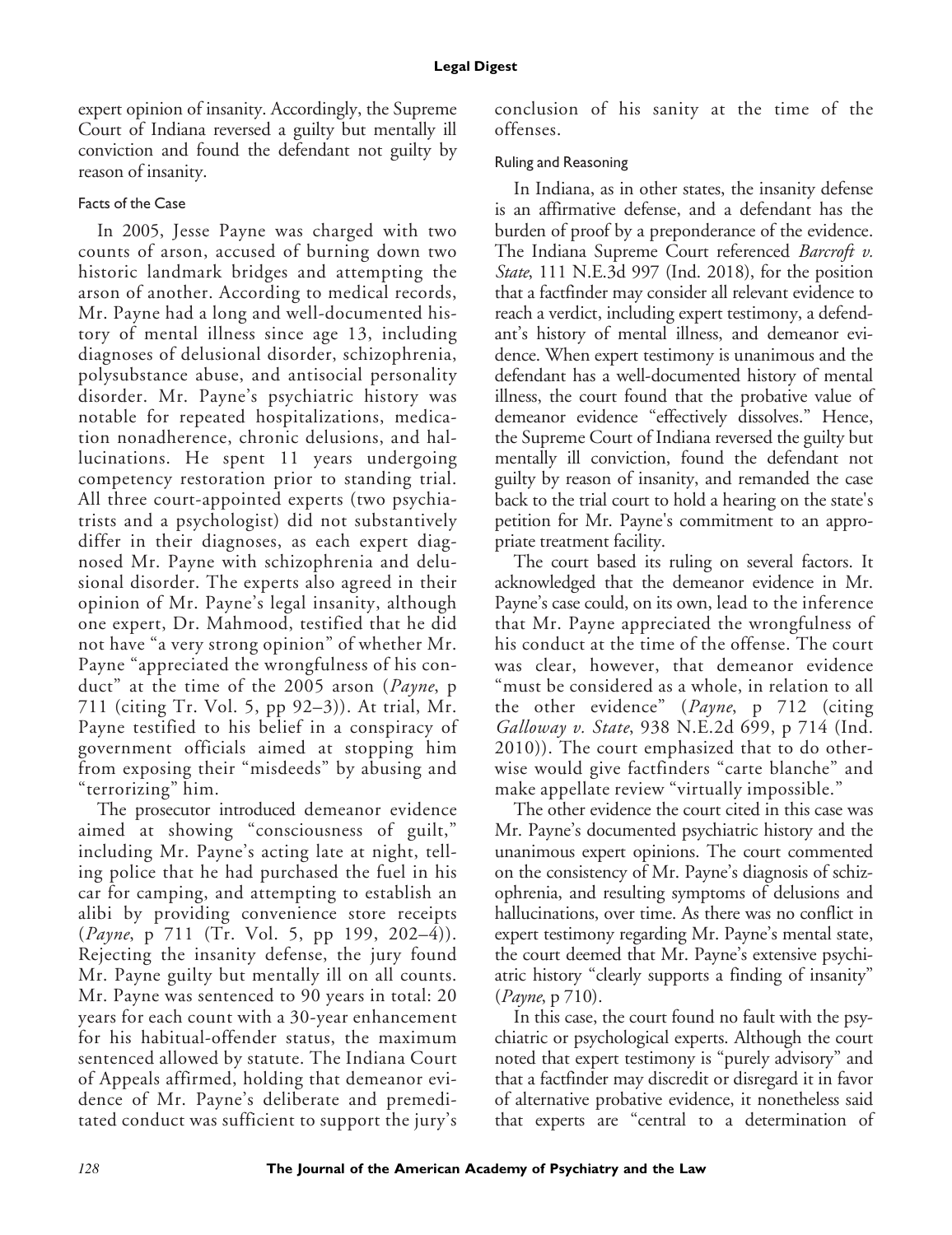insanity" (Payne, p 710 (citing Barcroft, p 1003)). The Indiana Supreme Court directly compared Mr. Payne's case with *Barcroft*, a similar case in which a guilty but mentally ill verdict was reached and later upheld despite unanimous expert testimony of the defendant's legal insanity. In Barcroft, the court found "flaws" and "inconsistencies" in the experts' opinions, including lack of agreement with respect to diagnosis and insufficient record review. Problems with the expert opinion in *Barcroft* helped support the court's finding that the factfinder was justified in rejecting the defendant's insanity defense and finding the defendant guilty but mentally ill, given the demeanor evidence in the case from which to infer the defendant's sanity. In *Payne*, the court asserted, there were no problems with expert opinion. Although one expert could not form a strong opinion regarding Mr. Payne's sanity at the time of the 2005 arson, the court did not construe this as a conflict between the experts.

Taken together, Mr. Payne's well-documented psychiatric history and the credible, unanimous expert opinions of insanity outweighed the probative value of demeanor evidence and led to the court's finding of not guilty by reason of insanity instead of guilty but mentally ill.

## Discussion

The insanity defense remains controversial, despite the fact that it has existed in some form or another for centuries. As the Indiana Supreme Court stated, mental health professionals play a key role in the factfinders' determination of insanity, but they often cannot opine regarding the ultimate legal question. As in *Barcroft*, the court in *Payne* evaluated the experts' opinions as a component of determining whether the lower court erred in its reliance on demeanor evidence in finding the defendant guilty but mentally ill. Ultimately, Mr. Payne's extensive, welldocumented psychiatric history and expert consensus were sufficiently persuasive to the court, and both outweighed the probative value of the demeanor evidence in this case.

In addition to the defendant's extensive documented psychiatric history and consistency of expert opinions, the court also noted the thoroughness of the expert evaluations in this case as influential factors in its ruling. This contrasts with *Barcroft*, in which insufficient record review by the expert witnesses was cited as a determining factor in upholding the lower court's decision. These variable outcomes highlight for forensic psychiatrists that the process by which we reach our opinions is just as important to the court as our ultimate recommendations.

Notably, Mr. Payne spent 11 years undergoing competency restoration prior to standing trial. Significant variability exists regarding states' approach to competency restoration, including the maximum time allowed by statute for restoration or, after an initial finding of incompetence to stand trial, the maximum time a defendant can be hospitalized thereafter (Parker GF: The quandary of unrestorability. J Am Acad Psychiatry Law 40:170–6, 2012). Recent research, however, suggests that the majority of defendants are restored to competence within a year, and restoration becomes rare after three years (Morris DR, DeYoung NJ: Long-term competence restoration. J Am Acad Psychiatry Law 42:81–90, 2014).

# **Length of Emergency Department Confinement for Psychiatric Patients**

**Pratik Jain, MD** *Fellow in Forensic Psychiatry*

**Hassan M. Minhas, MD** *Assistant Clinical Professor of Psychiatry*

*Law and Psychiatry Division Department of Psychiatry Yale University School of Medicine New Haven, Connecticut*

#### **Prolonged Involuntary Confinement of Psychiatric Patients in the Emergency Department Is Not a Constitutional Violation, Provided the Period of Confinement Is No Longer than Necessary**

DOI:10.29158/JAAPL.210003L2-21

**Key words:** appeal; confinement; emergency department; EPIA; involuntary; detention period

In Massachusetts General Hospital v. C.R., 142 N. E.3d 545 (Mass. 2020), the Massachusetts Supreme Judicial Court reversed the decision of the Appellate Division of the Boston Municipal Court. The appeal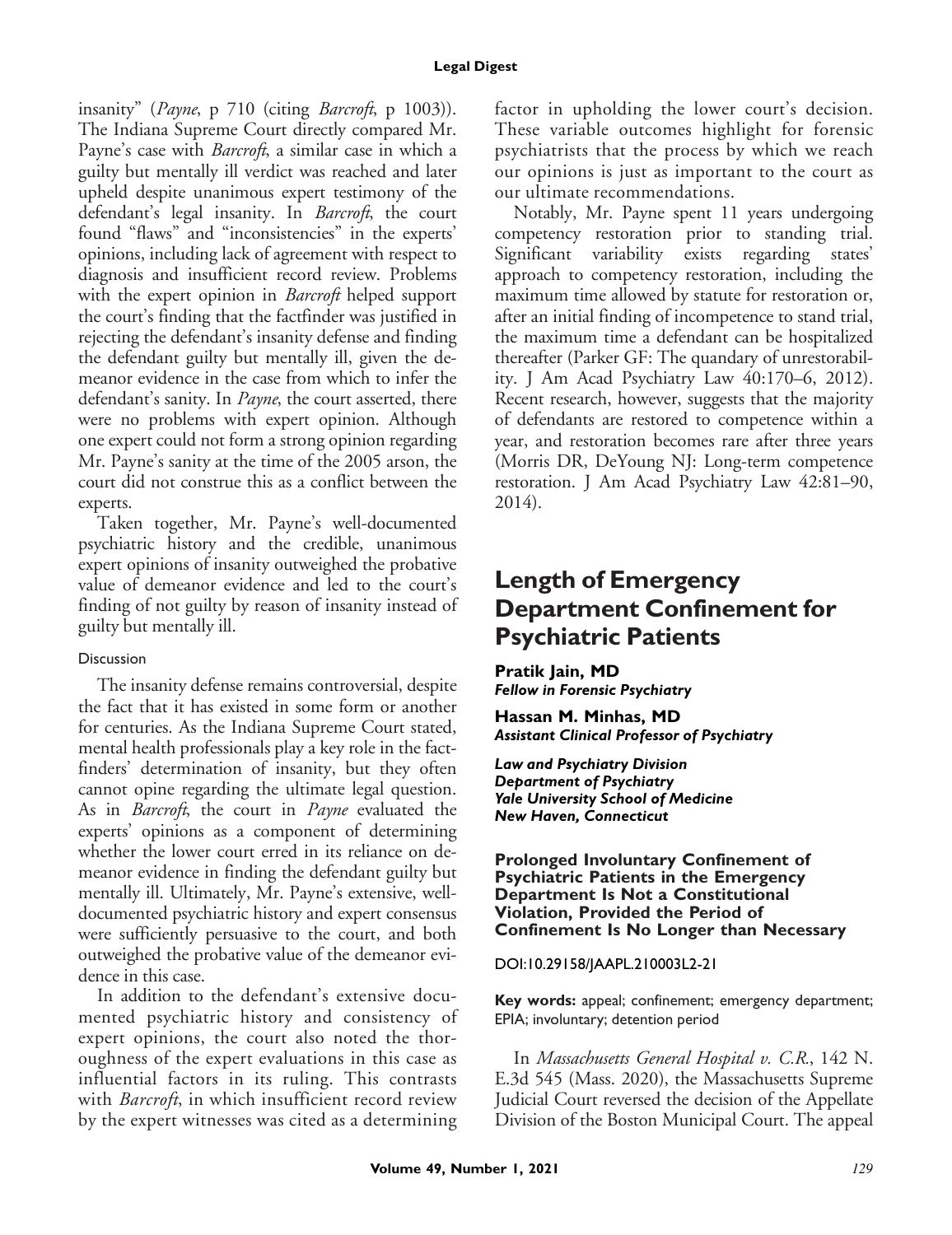pertained to two separate provisions under Mass. Gen. Law ch. 123 § 12 (2018). The first provision in the statute deals with the initial commitment to an emergency department (ED) for purposes of evaluation, stabilization, and disposition. The second provision deals with commitment for a more thorough evaluation of the patient after being admitted from the ED to an inpatient unit. Under the statute, the initial ED commitment does not have a defined time limit, whereas the initial commitment to an inpatient unit does (i.e., three days). The municipal court ruled that the clock on the three-day time period should start running when the patient is initially detained in the ED. The supreme judicial court disagreed and ruled that the three-day time period should begin only once the patient has been admitted to the inpatient facility, regardless of the length of time the patient may have been held in the ED.

## Facts of the Case

On August 10, 2018, C.R. was found to be exhibiting signs of mental illness at Logan Airport in Boston. Police were summoned, and they found C.R. in an agitated state, which led them to restrain and transport her to the Massachusetts General Hospital (MGH) ED. In the ED, C.R. was administered intramuscular antipsychotic medications and placed in seclusion in four-point restraints. On the basis of her mental state, physicians decided to seek a single-occupancy room for psychiatric admission. C.R. was held at the MGH ED until August 15, 2018, when an appropriate bed was located at a licensed inpatient unit at MGH (i.e., Blake 11). C.R. was transferred to Blake 11 for admission the same day. On August 16, MGH filed for a petition for commitment under Mass. Gen. Law ch. 123, § 12(b) (2018), which allows a three-day commitment for thorough psychiatric evaluation. MGH's reasoning for commitment stated that "because of her florid mania and delusional thinking, [C.R.] appears unable to take care of her basic needs in the community" (*MGH*, p 548).

C.R. filed a pro se petition on August 16 for an emergency hearing challenging her commitment, which was denied without a hearing. A second request for a hearing was filed by C.R.'s counsel the following day. At the hearing on August 20, the lower court denied her request for immediate release due to concerns of substantial risk of harm to others. On August 23, C.R. petitioned for dismissal of MGH's petition for lack of jurisdiction due to the petition having been filed outside of the three-day period. During the hearing, Dr. Stuart Beck from Blake 11 testified about the frequent question of ED boarding. He testified that patients are often kept for extended periods of time awaiting appropriate placement. Following the hearing, C.R.'s motion to dismiss MGH's petition was denied, and the judge granted an order for civil commitment for a period of up to two weeks. On August 29, C.R. appealed both the denial of motion to dismiss and the order of involuntary commitment. On September 5, 2019, the Appellate Division of the Boston Municipal Court reversed the lower court's denial to dismiss the petition for lack of jurisdiction. The Appellate Division also acknowledged the statute's lack of clarity about the start of the three-day detention period. The municipal court ruled that the three-day period "begins when a patient arrives at an emergency department or a psychiatric facility" (MGH, p 549) and that MGH had failed to file the petition in a timely manner because it was filed after the three-day period had elapsed. Following this verdict, MGH filed an appeal with the Massachusetts Supreme Judicial Court.

## Ruling and Reasoning

Mass. Gen. Laws ch. 123 § 12 (2018) governs the emergency restraint, evaluation, care, and potential hospitalization of persons posing risk of serious harm by reason of mental illness. This section has five further subsections, of which the two relevant to this case are  $\frac{12(a)}{a}$ , which allows ED confinement of a patient deemed to present with imminent risk, and § 12(b), which allows inpatient confinement of a patient for a period of three days for purposes of thorough evaluation. The Massachusetts Supreme Judicial Court noted that, unlike  $\S$  12(b),  $\S$  12(a) does not have a defined time limit. The court stated that the time spent in the ED for evaluation under § 12(a) is crucial for accurate assessment and is required "to make a valid clinical determination of a patient's need for continued psychiatric hospitalization" (MGH, p 552). The court acknowledged that because the statute is silent on the maximum time period allowed to hold a patient in the ED, a patient may theoretically be indefinitely held should appropriate disposition not be available. The court discussed the current reality of lack of inpatient resources and weighed the downside of a lengthy ED stay with various alternatives (such as potentially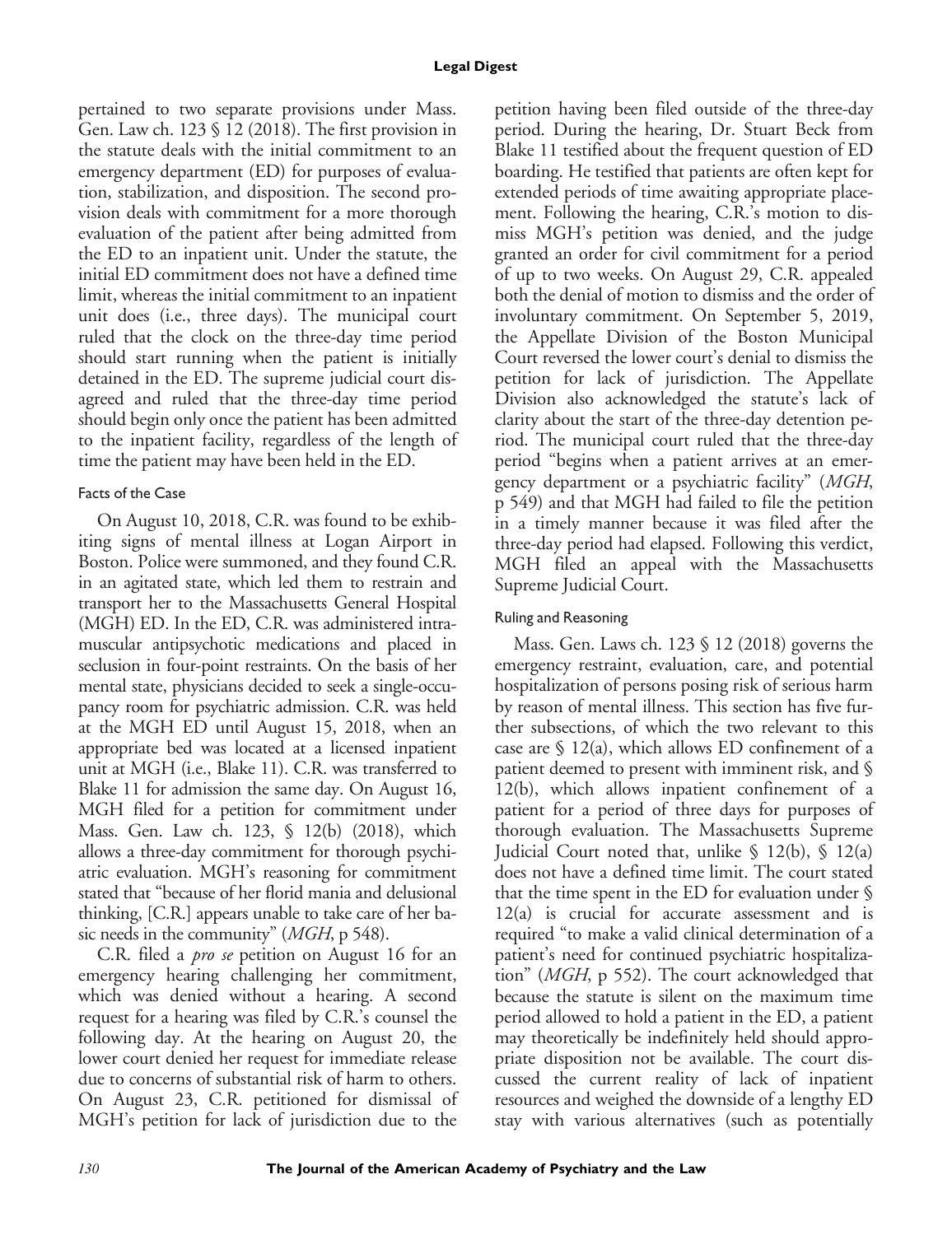being taken into police custody to mitigate imminent risk). The court referred to Pembroke Hosp. v. D.L., 122 N.E.3d 1058 (Mass. 2019) and Matter of a Minor, 148 N.E.3d 1182 (Mass. 2020), which both discuss the laws relating to conditions of prolonged confinements as requiring narrow tailoring to serve legitimate governmental interest and the least restrictive means to vindicate that interest.

In the ruling, the court held that the five days of confinement that C.R. experienced were justified, given that the period of confinement was no longer than necessary to find a clinically appropriate placement. The court refrained from defining a set time period for ED confinement and deferred the question of length of ED confinement to the state legislature.

## **Discussion**

Massachusetts, similar to other states, has a distinct set of laws governing involuntary mental health treatment. Mass. Gen. Laws ch. 123 § 12 (2018) allows for confinement for purposes of evaluation at a psychiatric facility for a three-day period. The statute, however, is silent on the length of time of confinement in the ED prior to placement at a psychiatric facility. It is possible that this is because, at the time the statute was written, the legislature did not anticipate patients being held for significant periods of time in the ED. Currently, however, it is not surprising for patients to be held in the ED for extended periods of time, due largely to a lack of available inpatient resources.

In stating that MGH was reasonable in holding the patient for as long as they did, the Massachusetts Supreme Judicial Court highlighted the theoretical possibility of a patient's being held indefinitely in the ED should appropriate inpatient placement not be available. This raises a practical concern that affects all psychiatric patients, especially those in the most vulnerable psychiatric patient populations, such as children and individuals with low baseline levels of functioning (e.g., those with autism spectrum disorder or intellectual disability). It is unfortunate that the populations of patients most negatively affected by being confined to an ED are the same ones who are most likely to be confined for a longer period of time.

As a second topic, this case highlighted that the right to appeal involuntary commitments under the Mass. Gen. Laws ch.  $123 \text{ } \text{\textless} 12$  is applicable only from a psychiatric facility (i.e., a patient in the ED cannot petition the court). The court noted that EDs are not incentivized to prolong confinement of patients and that any delays in confinement would therefore be required for accurate assessment and stabilization. The court also cited the Expedited Psychiatric Inpatient Admission Protocol 2.0 (EPIA 2.0) of the Massachusetts Office of Health and Human Services, which has laid out clear steps for managing cases of individuals who are difficult to place. The court stated that the question of setting a time limit would be better addressed by the legislature, which was "diligently working" on situations of prolonged ED confinements. Enforcing a time limit on ED stays would also run the risk of premature discharges of patients with a level of psychiatric instability that would put them at risk for negative consequences to their mental health and safety or for endangering the public. This would disproportionally affect highrisk populations such as intellectually disabled or autistic children who already have limited options.

Balancing autonomy and civil liberty with paternalism (i.e., the need for mandated confinement or treatment for those severely ill) is not an uncommon challenge in psychiatric practice. Defining the time period that a patient may be held in the ED may be logical from a liberty perspective given the reality of limited resources, but such a time limitation is not practical. The utopian health system would have more beds than required, limited ED stays, and prompt treatment. In the absence of such a utopian system, both the legislature and the health care systems and providers need to continue to focus on addressing the challenges raised in this case, not by imposing time limits on ED confinement but rather by increasing available resources.

# **A Reasonable-Time Standard for Identifying and Evaluating Students with Suspected Disability**

**Cara Struble, MA** *Predoctoral Fellow in Clinical Psychology*

**Alexander Westphal, MD, PhD** *Associate Professor of Psychiatry*

*Law and Psychiatry Division Department of Psychiatry*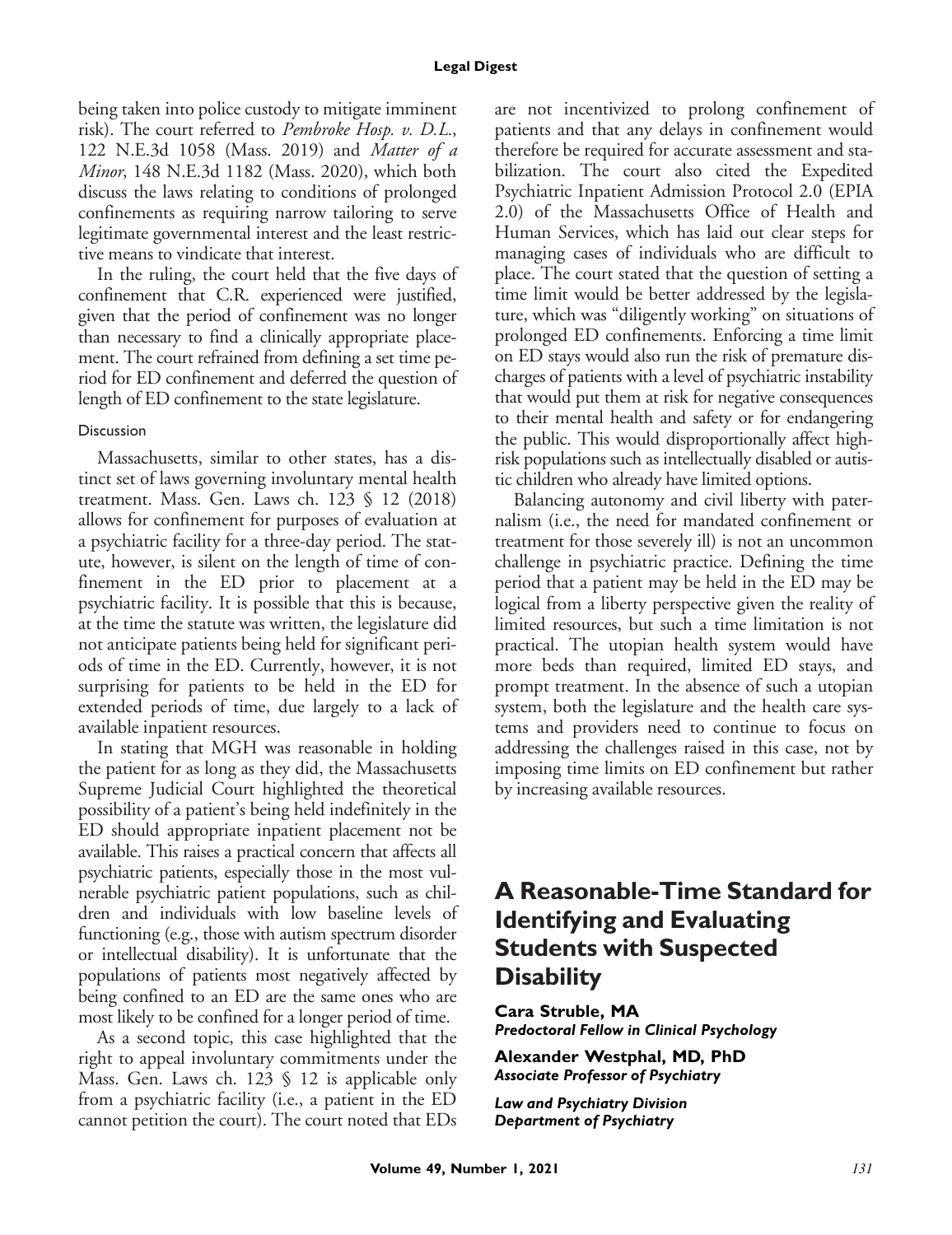#### *Yale University School of Medicine New Haven, Connecticut*

#### **Compliance with a Child-Find Duty Inferred a Reasonable-Time Standard Based upon Proactive Steps Rather than Length of Delay**

### DOI:10.29158/JAAPL.210003L3-21

**Key words:** children; emotional disturbance; IDEA law; child find; evaluation

In Spring Branch Indep. Sch. Dist. v. O.W., 961 F.3d 781 (5th Cir. 2020), the U.S. Court of Appeals for the Fifth Circuit affirmed the decision by the U.S. District Court for the Southern District of Texas that Spring Branch Independent School District violated a child-find duty, a requirement of school districts to identify, locate, and evaluate children with suspected disabilities under the Individuals with Disabilities Education Act (IDEA) (20 U.S.C. § 1412(a) (2015)).

## Facts of the Case

The parents of O.W. registered their minor son in the fifth grade at Nottingham Elementary School in the Spring Branch Independent School District for the 2014–2015 academic year. Prior to this, O.W. had attended kindergarten at Nottingham, followed by four years of private school enrollment. While enrolled at a therapeutic private school, O.W. received daily counseling and was under the care of a psychiatrist. O.W. had a history of exhibiting behavioral and social and emotional difficulties dating back to kindergarten. He was identified as having above-average intellectual capabilities and being gifted in mathematics.

From the start of fifth grade, O.W. was regularly interrupting class, warranting his removal due to inappropriate behaviors including acts of physical aggression and property destruction, disruption, and use of vulgar language. These behaviors violated the student code of conduct. Ms. W. made frequent contact with school officials from the beginning of the academic year due to the aforementioned behavioral difficulties. She provided letters from O.W.'s prior health providers stating that O.W. had received a diagnosis of attention deficit/hyperactivity disorder. Ms. W. described mood and anxiety symptoms as well as a diagnosis of oppositional defiant disorder.

In September 2014, Ms. W. provided consent for an initial evaluation and submitted a family history form and a prior evaluation to document O.W.'s behavioral problems. Section 504 of the Rehabilitation Act of 1973 protects individuals with disabilities from discrimination in programs that receive federal funding, including public schools (Pub. L. No. 93- 112, 87 Stat. 394 (1973)). In contrast to IDEA requirements, § 504 does not require an individual education plan (IEP) on the basis of a student's unique needs. In October 2014, it was determined that O.W. qualified for accommodations under § 504. A behavior intervention plan (BIP) was put in to place with limited effect in reducing O.W.'s disruptive behaviors. O.W.'s grades declined through the semester. After he assaulted his fifth-grade teacher in January 2015, the school held another § 504 meeting where O.W. was referred for a special education evaluation. O.W. was transferred to the school district's Turnaround Opportunities through Active Learning (TOTAL) program while a Full Individual Evaluation (FIE) was completed.

The results from the FIE completed on February 24, 2015 concluded that O.W. "'was a student with poor emotional and behavioral regulation' who suffers from an Emotional Disturbance" (Spring Branch Indep. Sch. Dist., p 787). An Admission, Review, and Dismissal Committee (ARDC) developed an IEP for O.W in March 2015; it included steps to reduce inappropriate behaviors (such as aggression and property destruction) using positive approaches, including redirection and choice offering. O.W. was enrolled at Ridgecrest Elementary School where the IEP was implemented.

At Ridgecrest, O.W. was given "take-desk" directions to have a seat at his desk in an area free of distractions following inappropriate behaviors after unsuccessful redirections and warnings. He was physically restrained as a result of aggression on eight occasions. The school called for police assistance to de-escalate on four occasions. Following an instance on May 5, 2015, school officials and Ms. W. agreed in writing that O.W. would begin his school day 1.5 hours after the official start time. On May 18, 2015, officials and Ms. W. discussed via email shortening O.W.'s school day to three hours and holding an ARDC meeting. On the basis of O.W.'s increasing behavioral difficulties and poor school performance, his parents removed him from school during the final week of the academic year.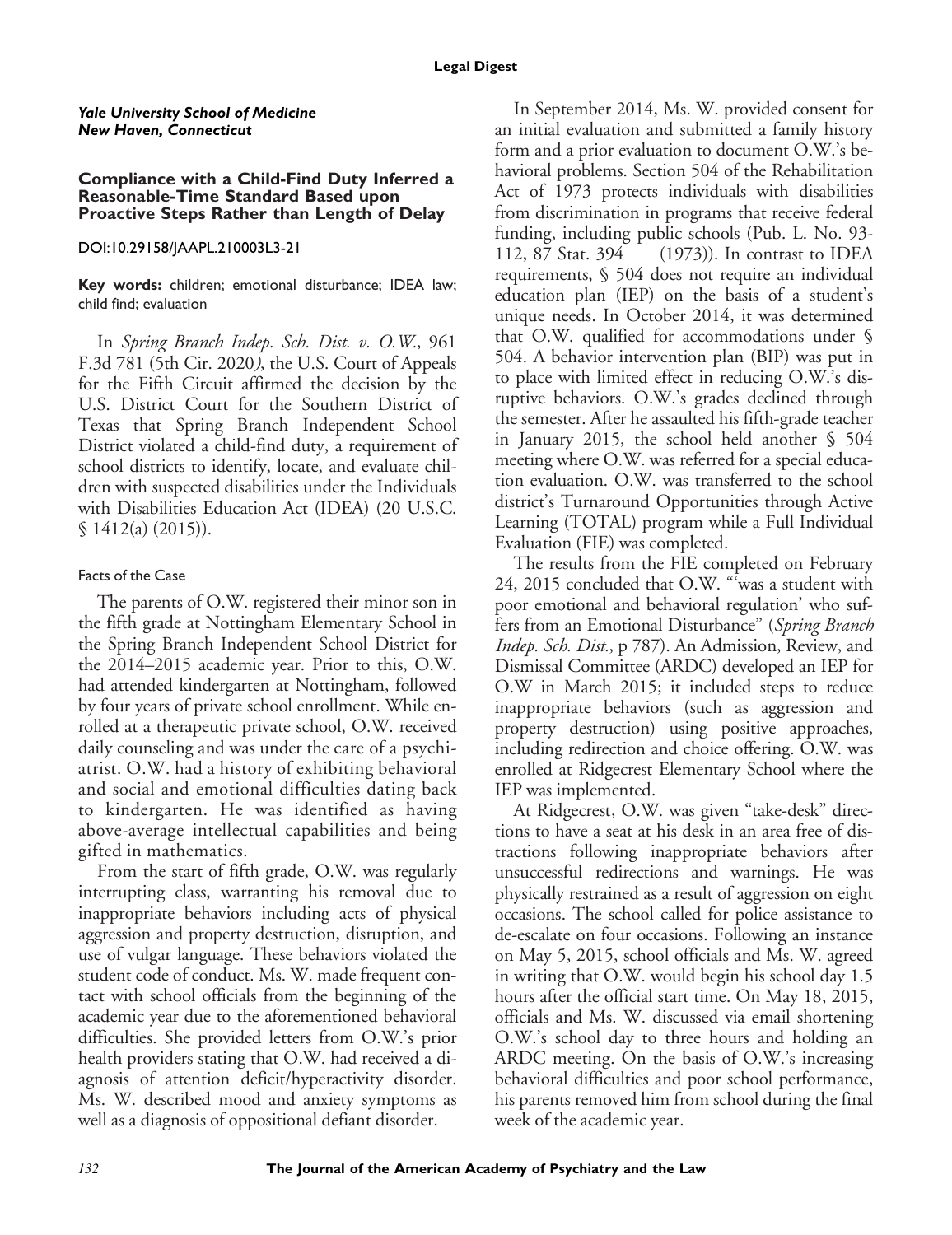#### **Legal Digest**

Mr. and Ms. W. enrolled him in a private institution, Fusion Academy, for the 2015–2016 academic year after O.W. demonstrated improvements in a summer tutoring program. O.W. attended Fusion for the 2016–2017 academic year but was removed after setting fire to a trash can on school premises. Following this incident, he was enrolled in a residential school, Little Keswick, in Virginia.

An administrative complaint was filed on October 28, 2015 by O.W.'s parents seeking tuition reimbursement. A hearing officer decided in favor of O. W., finding that the school district did not comply with child-find requirements due to delay in referral for a special education evaluation, thus failing to provide O.W. with free appropriate public education (FAPE). The hearing officer found that O.W.'s IEP was not fully implemented because of his reduced school day and use of time-outs, restraints, and police involvement, as these interventions were not addressed in O.W.'s IEP. On the basis of these violations, O.W. was entitled to a tuition reimbursement of \$50,250 and a compensatory education award. The school district appealed the hearing officer's decision to the U.S. District Court for the Southern District of Texas on August 30, 2016, which the district court upheld on March 29, 2018. The school district then appealed to the U.S. Court of Appeals for the Fifth Circuit.

## Ruling and Reasoning

U.S. Court of Appeals for the Fifth Circuit upheld the district court's decision that a child-find violation did occur as there was an unreasonable delay between the school district's notice of suspected disability and subsequent evaluation of O.W., thus violating the IDEA obligation regarding a child-find requirement. Though 20 U.S.C. § 1412(a)(3) (2015) does not specify timeliness in identification, location, or evaluation of students with a suspected disability, the court used two cases to decide on reasonableness in delay of child find, Krawietz ex rel. Parker v. Galveston Indep. Sch. Dist., 900 F.3d 673 (5th Cir. 2018) and Dallas Indep. Sch. Dist. v. Woody, 865 F.3d 303 (5th Cir. 2017). The court stated that "the reasonableness of a delay is not defined by length of time but by the steps taken by the district during the relevant period" (Spring Branch Indep. Sch. Dist., p 793), and that a reasonable delay involves a district's "proactive steps to comply with its child-find duty" (Spring Branch Indep. Sch. Dist., p 793). The court stated that § 504 accommodations do not absolve a school district of child-find duties and may not necessarily qualify as an appropriate intermediate step, particularly when the behavior is severe and not age-appropriate.

The court of appeals affirmed that the school district failed to implement O.W.'s IEP fully due to the use of time-outs, which must be designated on a child's IEP per 19 Tex. Admin. Code § 89.1053(g) (2015). In addition, O.W.'s IEP improperly modified O.W's school day to three hours without written documentation or subsequent ARDC meeting, which does not satisfy the requirements of 34 C.F.R. § 300.324(a)(4) (2015). The court reversed the district court's decision that the use of physical restraints and police involvement constituted violations to O.W.'s IEP. In light of these decisions, the court of appeals remanded reimbursement and compensatory decisions back to the district court for reconsideration.

## **Discussion**

This case raises several points of interest to forensic mental health professionals working with schoolaged children with mental health or behavioral difficulties. First, the reasonableness in delay between identification and evaluation of a student with a suspected disability may be determined, not by length of time, but by proactive steps taken by the district to fulfill a child-find requirement. It remains unclear, however, what constitutes a proactive step in complying with a child-find duty. Though § 504 accommodations may be an appropriate intermediate step prior to a comprehensive special education evaluation in certain situations, this must be assessed in each case on the basis of developmentally appropriate behaviors, severity of behavioral difficulties, and response to intervention. This decision highlights the variety of considerations that one must make in deciding a child-find violation. One of the questions that remains is who determines what constitutes a proactive step and makes decisions on the basis of the nuanced impact of individual characteristics: mental health professionals, school districts, or the court.

Second, school districts across the country vary with regard to availability of mental health resources to identify and evaluate students suspected of disability. Thus, this decision could lead to increases in time to initial evaluation, whereby school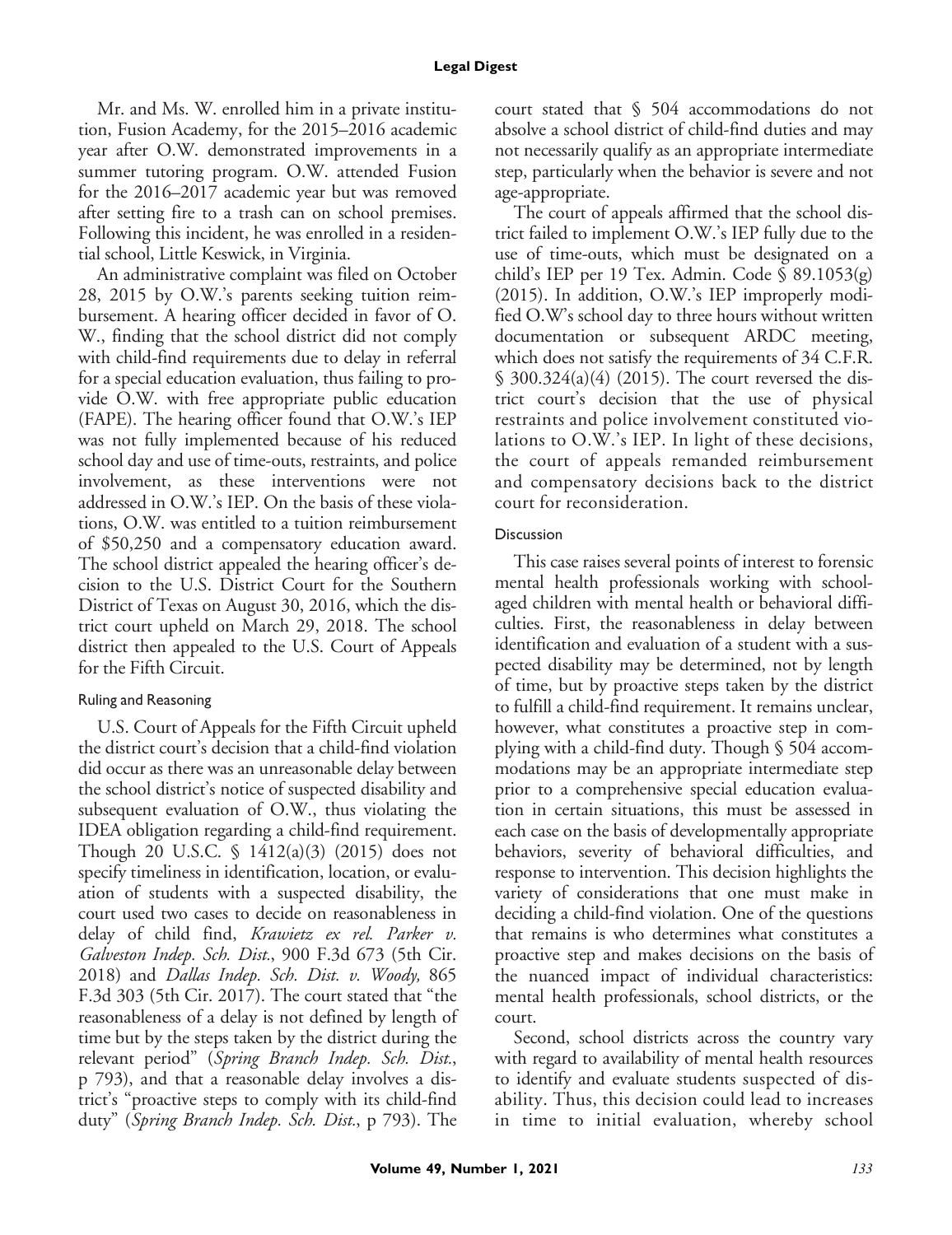districts could instead use cost-effective but potentially inappropriate intermediate steps to justify compliance with a child-find duty via these unclearly defined "proactive steps." This could enhance disparities in access to mental health resources and accommodations for students in under-resourced districts. In particular, delays in evaluation and subsequent intervention can have a devastating impact on a child's development, socio-emotional functioning, and prognosis. Additionally, at the current time, the ruling must be interpreted within the context of the coronavirus pandemic, which has amplified limitations in identifying, evaluating, and implementing an IEP for students with mental health difficulties qualifying for special education services.

# **Admissibility of Statements Made in Forensic Interviews**

**Kathryn A. Thomas, JD, MEd** *Fellow in Forensic Psychology*

**Paul A. Bryant, MD** *Assistant Professor of Psychiatry*

*Law and Psychiatry Division Department of Psychiatry Yale University School of Medicine New Haven, Connecticut*

### **Statements Made by a Defendant During a Forensic Interview Are Not Admissible for the Truth of the Matter**

## DOI:10.29158/JAAPL.210003L4-21

**Key words:** hearsay; expert testimony; psychiatric forensic evaluations

In Commonwealth v. Rodriguez, 484 Mass. 677 (Mass. 2020), Christian Rodriguez appealed his conviction of murder in the first degree to the Massachusetts Supreme Judicial Court on the theory of extreme atrocity or cruelty for the beating death of his roommate, Roosevelt Harris. Mr. Rodriguez argued that the trial court erred in ruling that explanations he gave during the forensic interviews were not admissible for the truth of the matter asserted. The court affirmed his conviction, ruling that while a forensic expert may use an individual's statements in forming conclusions, these statements are not themselves admissible.

## Facts of the Case

At trial, the Commonwealth presented the following evidence. Mr. Rodriguez, the victim, and three others resided together in a rooming house in Boston. Mr. Rodriguez and the victim had a history of arguments while living together, including both verbal and physical altercations in which Mr. Rodriguez was the aggressor.

Two of the roommates testified that, on February 9, 2012, they heard noises coming from the victim's room, including the sound of someone falling, eight to ten banging noises, and the victim grunting. They also testified that they heard someone run out of the apartment, and they discovered the victim lying face up with significant head trauma, barely breathing. Around the same time, a woman was parking her car and saw Mr. Rodriguez running toward her with a baseball bat. She recognized him from the neighborhood due to a scar on his face. She saw him place the bat in a garbage can, where she later returned to find a bloody metal bat. She also identified Mr. Rodriguez from a photo array.

Subsequently, Mr. Rodriguez's jacket, shirt, and shoes tested positive for blood. A sample from his pants also matched the victim's DNA profile. At trial, Mr. Rodriguez admitted that he used the baseball bat to kill the victim. The cause of death was determined to be blunt trauma to the head with associated skull fractures and brain injuries.

During the trial, the defense argued that Mr. Rodriguez lacked criminal responsibility for the victim's murder. They presented evidence that Mr. Rodriguez was arrested in the early morning hours following the murder after unsuccessfully attempting to steal a car. A probation officer who met with Mr. Rodriguez hours after his arrest found him washing his hair in urine and his cell was smeared with feces. She observed him put his head in the toilet, but noted that he was redirectable when she told him to stop.

Also during the morning following the alleged murder, a state forensic psychologist evaluated Mr. Rodriguez to determine whether he was competent to stand trial. She described him as having brown liquid dripping from his face and noted a brown puddle in his cell. He was agitated, moving rapidly, speaking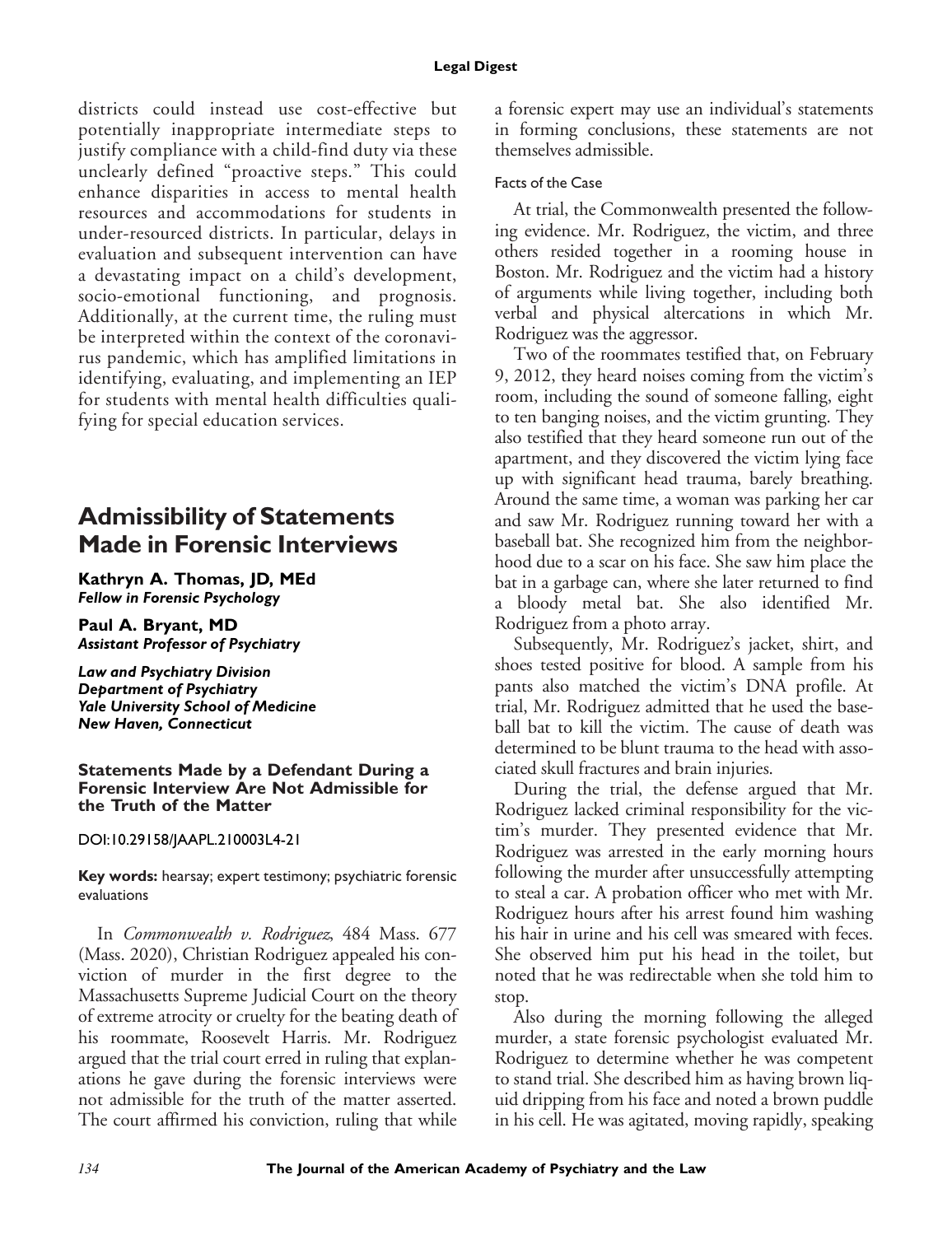rapidly, and his eyes were "looking around." Mr. Rodriguez told the psychologist that he had been diagnosed with bipolar disorder at 8 years old, that he stopped taking his medications, and that he had a history of a significant head injury. He also reported hearing voices, some of which commanded him to do dangerous things. The psychologist concluded that he was psychotic at the time of the evaluation (i. e., the day after the murder), and she made a diagnosis of schizoaffective disorder.

An expert forensic psychiatrist hired by the defense also interviewed Mr. Rodriguez and diagnosed schizoaffective disorder, polysubstance use disorder, neurocognitive disorder, and posttraumatic stress disorder. The psychiatrist noted a history of suicide attempts, family history of mental illness, and no record of malingering in the state hospital records. Mr. Rodriguez described command hallucinations to the forensic psychiatrist, as well as use of heroin, cocaine, and marijuana 30 to 60 minutes prior to the victim knocking on his door requesting to purchase drugs for a friend. Mr. Rodriguez went to the victim's room, and the victim did not have the money to pay for the drugs. When Mr. Rodriguez turned to walk away, the victim allegedly hit him with a baseball bat. Mr. Rodriguez reported that he was afraid for his life and heard voices telling him to hit the victim because he was an enemy. Mr. Rodriguez testified that he had no memory of the attack itself.

In rebuttal, the state called a forensic psychiatrist who opined that Mr. Rodriguez did not show true symptoms of a psychotic disorder. The state's expert gave Mr. Rodriguez a diagnosis of antisocial personality disorder and substance use.

The judge instructed the jury that Mr. Rodriguez's statements to the psychologist and psychiatrists were not admissible for their truth and could be considered only as information on which the experts relied in reaching their opinions. The jury convicted Mr. Rodriguez of first degree murder on the theory of extreme atrocity or cruelty.

## Ruling and Reasoning

In affirming Mr. Rodriguez's murder conviction, the Massachusetts Supreme Judicial Court ruled that the trial court did not err in determining that statements Mr. Rodriguez made to the doctors during the forensic interviews were not admissible for the truth of the matter asserted. The court reviewed the previous case law and rules of evidence in Massachusetts,

including Commonwealth v. Comtois, 506 N.E.2d 503 (Mass. 1987) and Mass. G. Evid. § 803(4), which established that there is a hearsay exception that physicians may testify as to statements of past pain, symptoms, and conditions made to them for the purposes of diagnosis or treatment. The court also described Commonwealth v. Piantedosi, 87 N.E.3d 549 (Mass. 2017), which held that "[a]lthough an expert may formulate an opinion based on facts or data not admitted in evidence, but that would be admissible with the proper witness or foundation, 'the expert may not testify to the substance or contents of that information on direct examination<sup>"</sup> (Rodriguez, p 683).

The court rejected Mr. Rodriguez's argument that they should overturn previous case law and rule that the psychiatrist "should have been permitted to recite the defendant's statements of 'past pain, symptoms, and conditions' that were made to him and other doctors" (Rodriguez, p 683) during the course of their diagnosis of the defendant and that the statements should have been admitted for the truth of the matter. The court's reasoning for denying Mr. Rodriguez's argument was that the hearsay exception for statements made for the purposes of medical diagnosis or treatment did not apply where a defendant made the statements during a forensic interview to determine criminal responsibility.

The court summarized its logic in ruling that statements made during forensic evaluations are not admissible for the truth of the matter as follows: "The reason for these forensic interviews is to assess the defendant for a legal purpose: to determine whether the defendant meets the legal definition of a 'mental illness or mental defect' and therefore cannot be held criminally responsible for the crime charged. Therefore, the statements made during the course of these assessments do not carry the same inherent reliability as statements made to a professional for purposes of medical treatment or diagnosis" (Rodriguez, p 684).

## **Discussion**

While psychiatrists are often in the role of gathering information from clients for the purposes of treatment or diagnosis, forensic evaluations present unique ethics challenges for the practice of psychiatry and psychology. Forensic evaluations often involve a potential secondary gain by the subject of the evaluations; therefore, the information gathered should be subject to additional scrutiny in a courtroom. In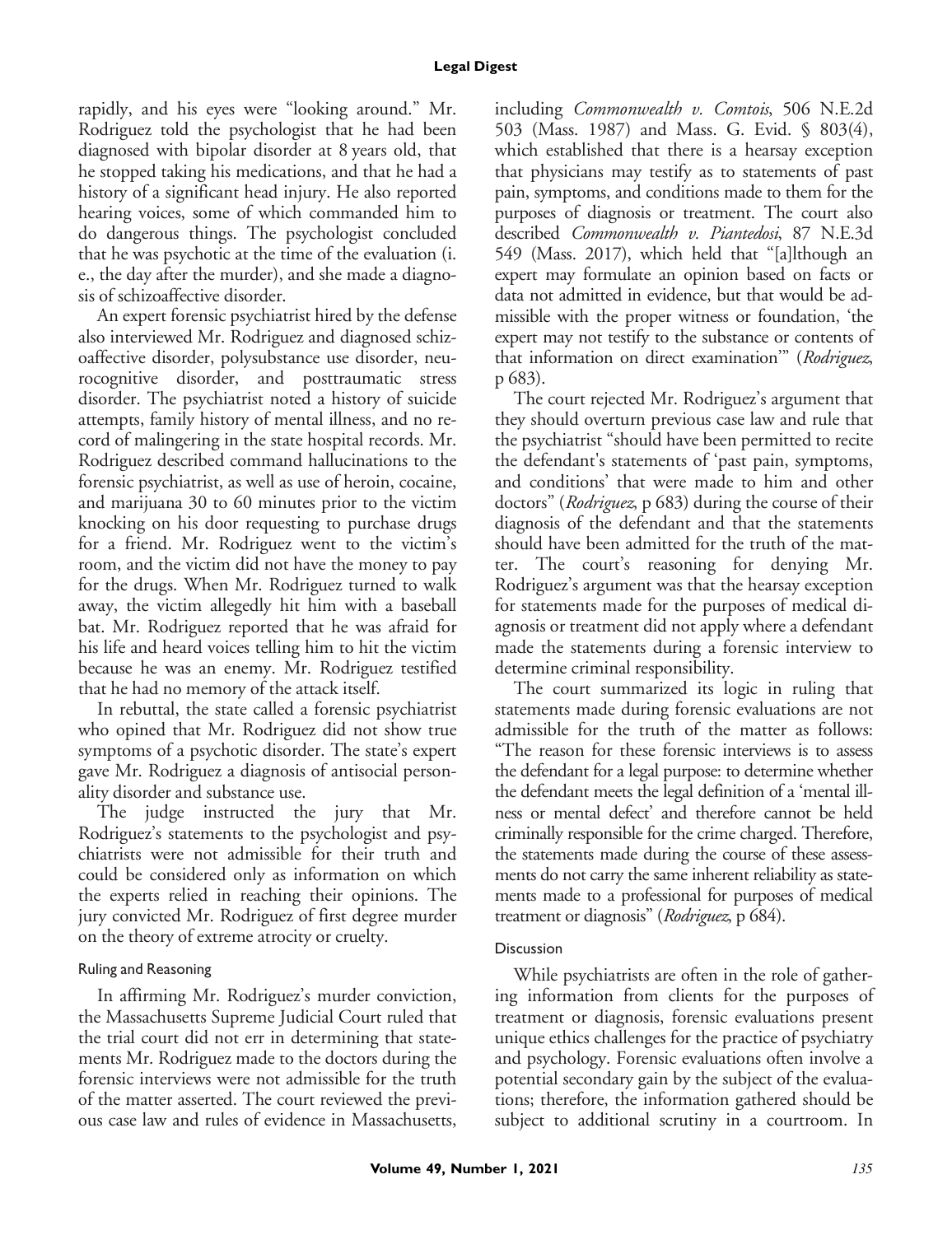Rodriguez, the Massachusetts Supreme Judicial Court clarified that information gathered during forensic evaluations cannot be admitted to prove the truth of that information; rather, the information can be admitted for the sole purpose of explaining how the expert reached an opinion. In making its decision, the court emphasized that forensic interviews are inherently less reliable than clinical interviews, as defendants may be motivated by secondary gain in their legal case. Forensic interviews, however, are often more thorough than clinical interviews and often involve testing for malingering and a particularly heavy reliance on collateral information to inform the final opinion. Despite these practices designed to assess for potential deception in forensic interviews, the court ruled that information gathered during forensic interviews cannot be used to prove the truth of that information. The court's ruling serves as an important reminder that the potential for secondary gain by defendants may limit the admissibility of the information gathered in forensic interviews, no matter the safeguards put in place to assess for malingering.

# **Retroactive Application of Diversion Statute**

**Piali Samanta, MD** *Fellow in Forensic Psychiatry*

**Catherine Burke, PsyD** *Clinical Instructor in Psychiatry*

*Law and Psychiatry Division Department of Psychiatry Yale University School of Medicine New Haven, Connecticut*

#### **Retroactive Application of Diversion Eligibility Is Acceptable When Applied to a Class of Persons and for Ameliorative Benefit**

DOI:10.29158/JAAPL.210003L5-21

**Key words:** diversion; eligibility; ameliorative; forensic assessment; court-mandated treatment

In People v. Frahs, 466 P.3d 844 (Cal. 2020), the Supreme Court of California upheld the decision of the California Court of Appeal to retroactively apply Cal. Penal Codes § 1001.35 and § 1001.36 (2018) to Mr. Frahs's case. This conditionally reversed his conviction and sentence and remanded his case to the trial court for an eligibility hearing for pretrial diversion.

# Facts of the Case

In March 2016, Eric Jason Frahs was asked to leave a market by the storeowner, who recognized him from a previous attempt to steal cigarettes. Mr. Frahs left the store and began throwing rocks at passing cars, striking and shattering a windshield. Mr. Frahs reentered the store and "grabbed a can of beer and an energy drink" (*Frahs*, p 846). When the storeowner and his son attempted to block his exit, Mr. Frahs "punched the owner in the head" (Frahs, p 846) and ran into the parking lot, where the owner and son detained him until police arrived. Mr. Frahs was "charged with two counts of second degree robbery and one felony count of throwing a substance at a motor vehicle with intent to cause injury" (*Frahs*, p 846).

Mr. Frahs testified about his mental health at his trial that same year. He described experiencing hallucinations and delusions since his early twenties, endorsed multiple psychiatric hospitalizations, and identified several months during which he required an appointed conservator. Mr. Frahs explained that, at the time of his arrest, he had not taken his psychiatric medications for four days and was experiencing severe hallucinations and delusions. He described specifically "he thought an angel flew by on a horse and talked to him just before he entered the market" (Frahs, p 846).

A clinical forensic psychologist who evaluated Mr. Frahs testified at the trial. He asserted that Mr. Frahs had a diagnosis of schizoaffective disorder, "was very ill and unstable" (*Frahs*,  $p \, 846$ ), and was experiencing a psychotic episode that resulted in a disconnect from reality in the days preceding the incident. The psychologist testified that Mr. Frahs's behavior at the market was a result of a psychotic episode.

The jury found Mr. Frahs "guilty of two counts of second-degree robbery and [a] misdemeanor offense of throwing a substance at a motor vehicle without intent to cause injury" (*Frahs*, p 847). During a subsequent bench trial prior to sentencing, the court found Mr. Frahs had previously been convicted of a "strike" felony (under Cal. Penal Code § 667 (2012), a defendant convicted of a felony after a previous serious felony conviction is imposed a sentence double that for the provided crime) and thus imposed a nine-year sentence.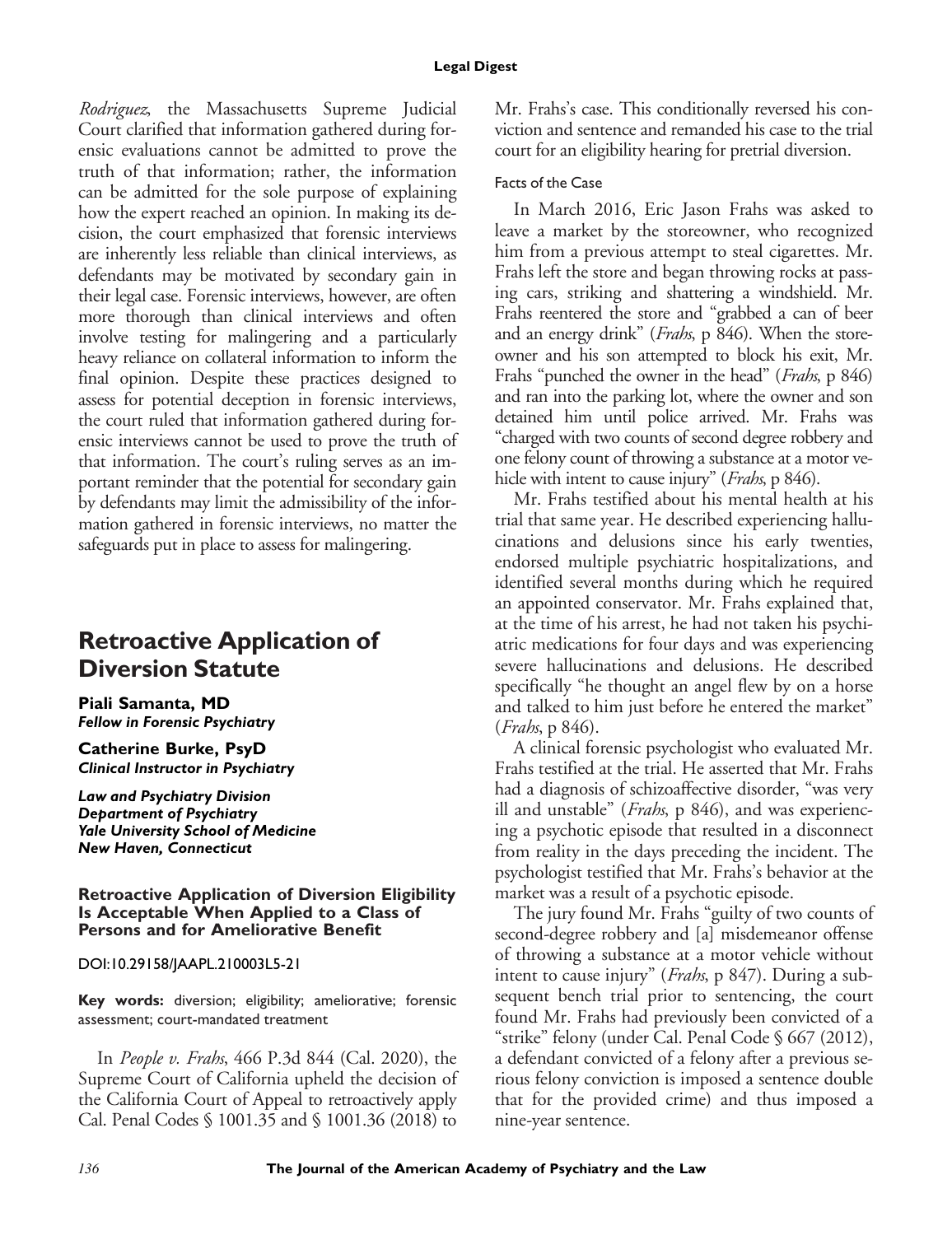#### **Legal Digest**

Mr. Frahs appealed; in 2018, while his appeal was pending, the legislature passed a bill that became effective immediately, Cal. Penal Code § 1001.36 (2018), which "gives trial courts the discretion to grant pretrial diversion for individuals suffering from certain mental health disorders" (Frahs, p 847).

The court of appeal determined that "§ 1001.36 applies retroactively to all nonfinal judgments" (*Frahs*, p 847) and that Mr. Frahs is "entitled to a limited remand because his case was not yet final on appeal and his record demonstrates that he appears to satisfy at least one of the statute's threshold eligibility requirements, a diagnosed and qualifying mental disorder" (Frahs, p 847). The court conditionally reversed Mr. Frahs's conviction and sentence and remanded the case to the trial court to conduct a mental health diversion eligibility hearing under § 1001.36.

#### Ruling and Reasoning

The Supreme Court of California affirmed the opinion of the court of appeal and upheld the decision to reverse conditionally the conviction and sentencing of Mr. Frahs to remand his case to the trial court for a diversion eligibility hearing under § 1001.36.

The court referenced In re Estrada, 408 P.2d 948 (Cal. 1965), in which it held that "an amendatory statute lessening punishment for a crime was presumptively retroactive and applied to all persons whose judgments were not yet final at the time that statute took effect" (*Frahs*, p 846). The court further referenced two additional cases in which the *Estrada* holding was applied. In People v. Superior Court  $(Lara)$ , 410 P.3d 22 (Cal. 2018), the court "applied the Estrada rule to legislation that mitigated the possible punishment for a class of persons" (*Frahs*, p 846). The court reasoned that § 1001.36 provides possible ameliorating benefit for a class of persons "by offering an opportunity for diversion and ultimately the dismissal of charges" (*Frahs*, p 846) for persons with a mental illness. The court also referenced People v. Francis, 450 P.2d 591 (Cal. 1969), in which the court inferred legislative intent of an amendment to apply retroactively in sentencing discretion and held that, although the statute in question did not guarantee a lighter sentence, it granted the trial court discretion to impose lighter sentences, and thus § 1001.36 met the ameliorative benefit standard of the *Estrada* rule.

The court further reasoned that, without the legislature's explicit statements that § 1001.36 would apply solely prospectively or that the *Estrada* rule would not apply to this diversion program, the court can reasonably assume that the "legislature must have intended that the new statute imposing the new lighter penalty now deemed to be sufficient should apply to every case to which it constitutionally could apply" (*Frahs*, p 848). The court also reasoned that the legislature was aware of existing laws and judicial decisions, and only months prior to the passage of § 1001.36 the Lara decision was made in which the court determined "that a statute that reduced the possible punishment for a class of persons applied retroactively" (*Frahs*, p 853). The court ruled that the cited case law clarified that if the legislature intended to rebut the *Estrada* rule for ameliorative statutes, it must do so with "sufficient clarity."

Upholding the court of appeal grant of a limited remand of Mr. Frahs's case for a mental health diversion eligibility hearing, the court held that Mr. Frahs met at least one eligibility criterion, a qualifying mental disorder and that some evidence indicated that mental illness contributed to the offense. The court, however, did not rule on whether Mr. Frahs will be able to demonstrate full eligibility or whether the trial court should grant diversion if it determines that Mr. Frahs meets eligibility.

#### Discussion

The court's decision in *People v. Frahs* signals its understanding of the importance and necessity of mental health treatment for defendants who have a mental disorder. It also recognizes the potentially ameliorative benefit of mental health diversion, both for treatment of mental illness and reduction of recidivism. One point for consideration is understanding where the responsibility for evaluation and treatment lies and what resources are required to assure defendants the best chance to "perform satisfactorily in diversion" (*Frahs*, p 848), a necessity for successful diversion and dismissal of charges.

Through clinical experience, psychiatrists are aware that engaging a client in treatment can be a challenge to successful treatment. The eligibility requirements as written in § 1001.36 address some of these concerns by specifying that defendants must consent to diversion and agree to comply with treatment. We also know from clinical practice that consent to treatment is not the only barrier to engagement and successful treatment. This statute and the diversion programming do not take into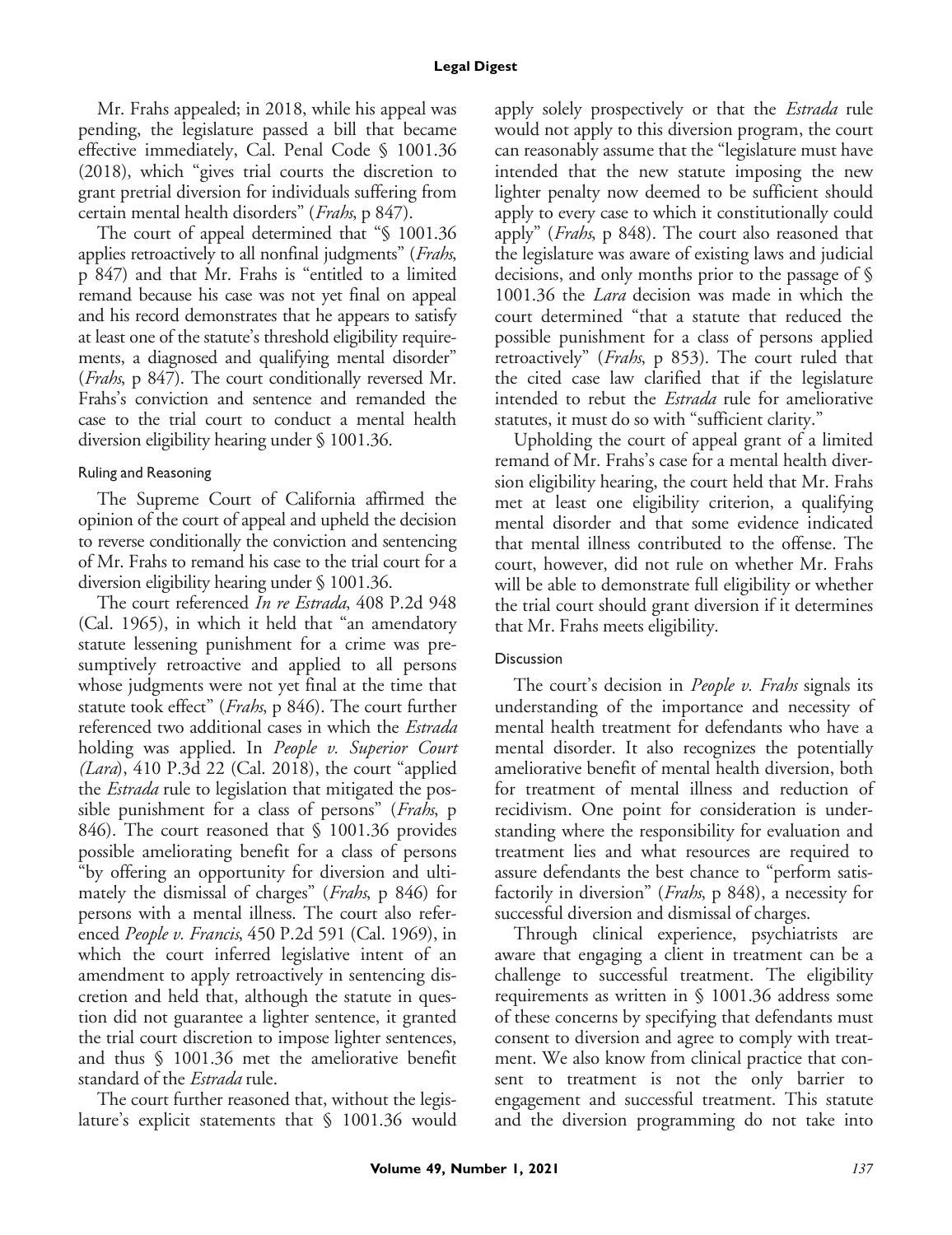account the other factors that may affect a client's ability to connect with treatment, such as transportation, housing, substance use, social supports, case management, and the like. A defendant who may be unable to address all of these other factors may struggle to participate fully in the court diversion program. The salient point then becomes understanding how those factors influence "successful" completion of diversion programming and allow for eligibility of dismissal of charges. The diversion bill does not mandate explicitly the provisions for programming needed to adequately address factors that may contribute to or exacerbate mental illness or pose barriers to treatment. These provisions are necessary to ensure that all defendants are given equal opportunities to be successful.

The most concerning dilemma for providers is understanding the burden of responsibility for "satisfactory" completion of treatment. A defendant may lack the resources to resolve treatment barriers adequately and these resources may not be addressed through the court diversion program (which they often are not). Such cases present the question of whether the defendant is responsible for an unsatisfactory treatment program or the system is responsible for failing to provide necessary resources to ensure success. An ethics dilemma emerges in which the clinician responsible for reporting to the court must either determine success by factoring in individual barriers or must use the same standard of successful treatment for all defendants, regardless of circumstance. In this case, the court highlights the cost-savings of providing treatment to defendants versus incarcerating them, but the statute lacks language that guarantees adequate resources to address all components of a defendant's mental illness. It merely specifies that treatment can be court funded or privately funded.

# **Sex Discrimination in the Workplace**

**David Mancini, MD** *Fellow in Forensic Psychiatry*

**Charles Dike, MD, MPH** *Associate Professor of Psychiatry Associate Program Director, Law and Psychiatry Fellowship Program*

*Law and Psychiatry Division Department of Psychiatry Yale University School of Medicine New Haven, Connecticut*

#### **An Employer Who Fires an Individual Merely for Being Gay or Transgender Violates Title VII of the Civil Rights Act of 1964**

## DOI:10.29158/JAAPL.210003L6-21

## **Key words:** sex; homosexuality; transgender; gay; Title VII

In three consolidated cases, under Bostock v. Clayton County, Board of Commissioners, 140 S. Ct. 1731 (2020), the U.S. Supreme Court considered the question of sex discrimination in the workplace and held that an employer who fires an individual for being homosexual or transgender effectively violates Title VII of the Civil Rights Act of 1964.

## Facts of the Cases

In the first case, *Gerald Lynn Bostock v. Clayton* County, Georgia, Gerald Bostock, who had worked as a child welfare advocate for Clayton County, Georgia for a decade and was recognized as a model employee, was fired by the county for conduct "unbecoming a county employee" (*Bostock*, p 1738) soon after joining a gay recreational softball league. In Zarda v. Altitude Express, Inc., 883 F.3d 100 (2d Cir. 2018), Donald Zarda, a skydiver instructor with Altitude Express in New York, was fired within days of mentioning that he was gay to a female tandem skydiving client, after she complained about his homosexual status. In Equal Employment Opportunity Commission (EEOC) v. R.G. & G.R. Harris Funeral Homes, Inc., 201 F. Supp. 3d 837 (E. D. Mich. 2016), Aimee Stephens, who was hired and had worked for years as a man, was fired after six years of employment at the company when she notified them she planned to transition to "live and work full-time as a woman" (*Bostock*, p 1738).

Though each employee brought suit under Title VII alleging "unlawful discrimination on the basis of sex" (Bostock, p 1738), each case had a different outcome in the lower courts. In Bostock, the U.S. District Court for the Northern District of Georgia dismissed the suit, siding with the county that Title VII does not apply to discrimination on the basis of sexual orientation, and the Eleventh Circuit Court of Appeals upheld the decision. In Zarda, the U.S.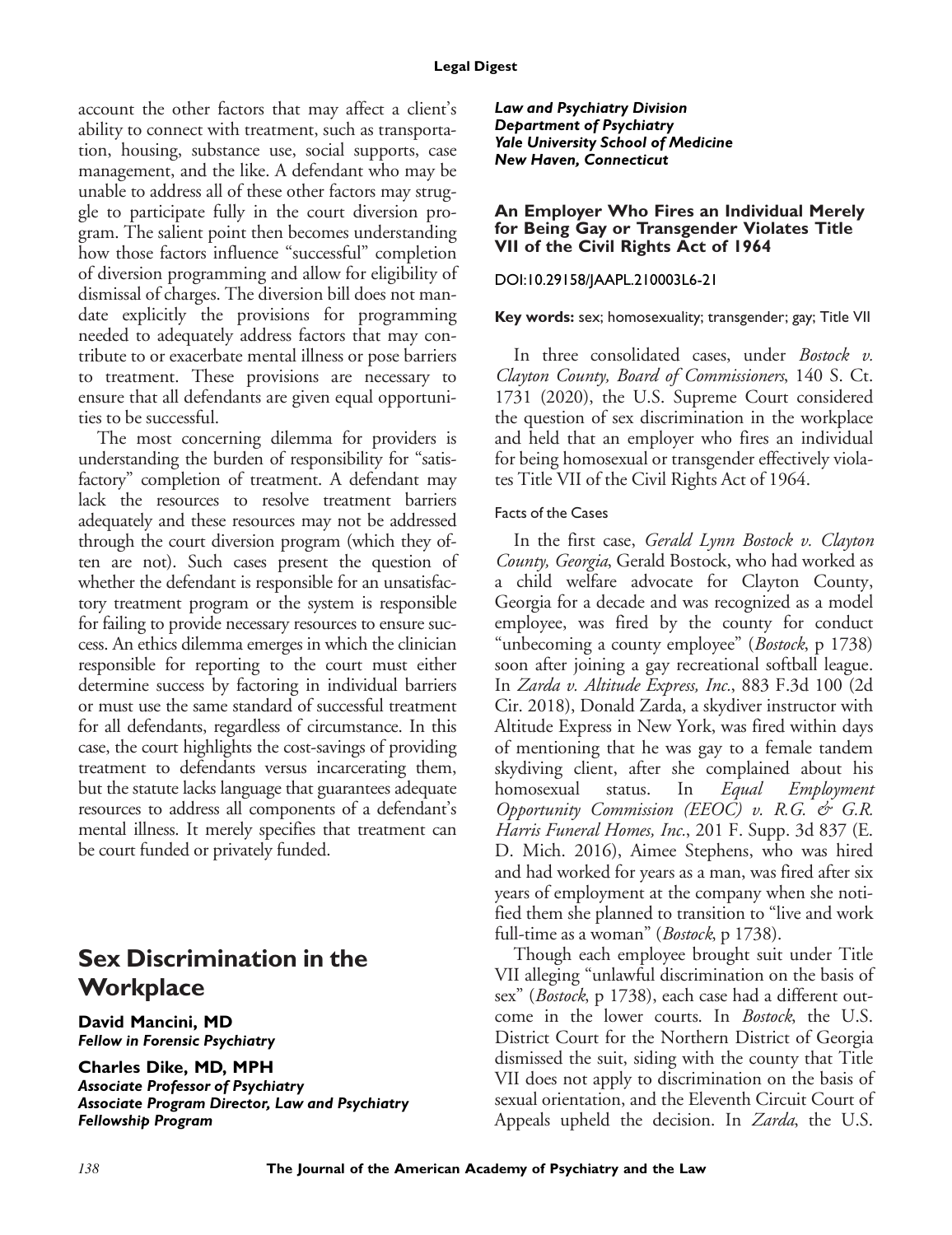District Court for the Eastern District of New York granted summary judgment to the employer, but the Second Circuit Court of Appeals reversed the decision, holding that sex discrimination due to sexual orientation in fact does violate Title VII because such discrimination "is a subset of sex discrimination" (Zarda, p 116). Finally, in R.G. & G.R. Harris Funeral Homes Inc., the U.S. District Court for the Eastern District of Michigan ruled in favor of the employer, stating that Title VII did not extend to transgender people, but the Sixth Circuit Court of Appeals disagreed and reversed the decision. The cases were appealed and consolidated for consideration by the U.S. Supreme Court.

## Ruling and Reasoning

In the majority opinion by Justice Gorsuch, the U.S. Supreme Court held that an employer who fires an individual on the basis of sex, namely for being either homosexual or transgender, violates Title VII.

Taking a textualist approach, the Court affirmed its role to interpret the statute in line with the "ordinary public meaning" of its terms and not what might have been the intentions of the legislators at the time of the law's creation. From the outset of the proceedings, there was dispute over the meaning of "sex." According to the employers collectively, sex referred to the status of male and female as determined by reproductive biology; for the employees, however, sex went beyond anatomy. The Court later adopted the employers' definition but noted that the question before the Court was not about what sex meant, but what Title VII says about it.

The Court recalled its previous interpretation of Title VII and reaffirmed that "because of," as written in the statute, meant "by reason of" or "on account of" (University of Tex. Southwestern Medical Center v. Nassar, 570 U.S. 338 (2013)). This interpretation thus introduced a "but for" causation standard, i.e., an event would not have happened but for a particular cause. In these cases, as long as the employees' sex was a "but for" cause for the firing decision, Title VII was violated. The Court said that Congress deliberately did not state that discrimination must be "solely" or "primarily because of" sex, which would have narrowed the meaning to biological sex. On the contrary, Congress broadened the definition in 1991 by stating that plaintiffs needed only to show that a "protected trait like sex was a 'motivating factor'"

(*Bostock*, p 1739) in their termination to prevail in court.

Acting on their interpretation that termination of employment must show sex discrimination to violate Title VII, the employers asserted that, because the terminations were based upon the plaintiffs' homosexual or transgender status, groups comprising male and female genders, it did not constitute sex discrimination. The Court disagreed, noting that treatment of a homosexual or transgender individual worse than other similarly situated individuals does violate Title VII because "it is impossible to discriminate against a person for being homosexual or transgender without discriminating against that individual on the basis of sex" (Bostock, p 1741). In addition, the Court noted that Congress intended Title VII to focus on the affected individual and not on societal subgroups.

The Court said that an employer cannot escape liability from sex-based discrimination simply by stating other factors besides sex as the reason for adverse action against an employee, or by demonstrating that they treat men and women similarly as a group. For example, in Phillips v. Martin Marietta Corp., 400 U.S. 542 (1971), the Court held that Title VII was violated when the company did not hire women with children but hired men with children. The Court concluded that the company discriminated on the basis of female sex and not motherhood as was claimed by the company, because fatherhood was not discriminated against. Likewise, in City of Los Angeles, Dept. of Water and Power v. Manhart, 435 U.S. 702 (1978), where women were required to make larger pension fund contributions than men on the grounds that women generally lived longer than men, the Court concluded this was not discrimination on the basis of life expectancy as was claimed by the company, but in fact, discrimination on the basis of sex. In Oncale v. Sundowner Offshore Services, Inc., 523 U.S. 75 (1998), the Court affirmed that Title VII's protection against workplace sex discrimination extended to situations where an employee was harassed by members of his own sex.

The Court was not impressed by the employers' argument that Congress intentionally left out sexual orientation and transgender status on the list of protected characteristics under Title VII. Noting that legislative history of the statute had no bearing on the current case, the Court emphasized that "many, maybe most, applications of Title VII's sex provision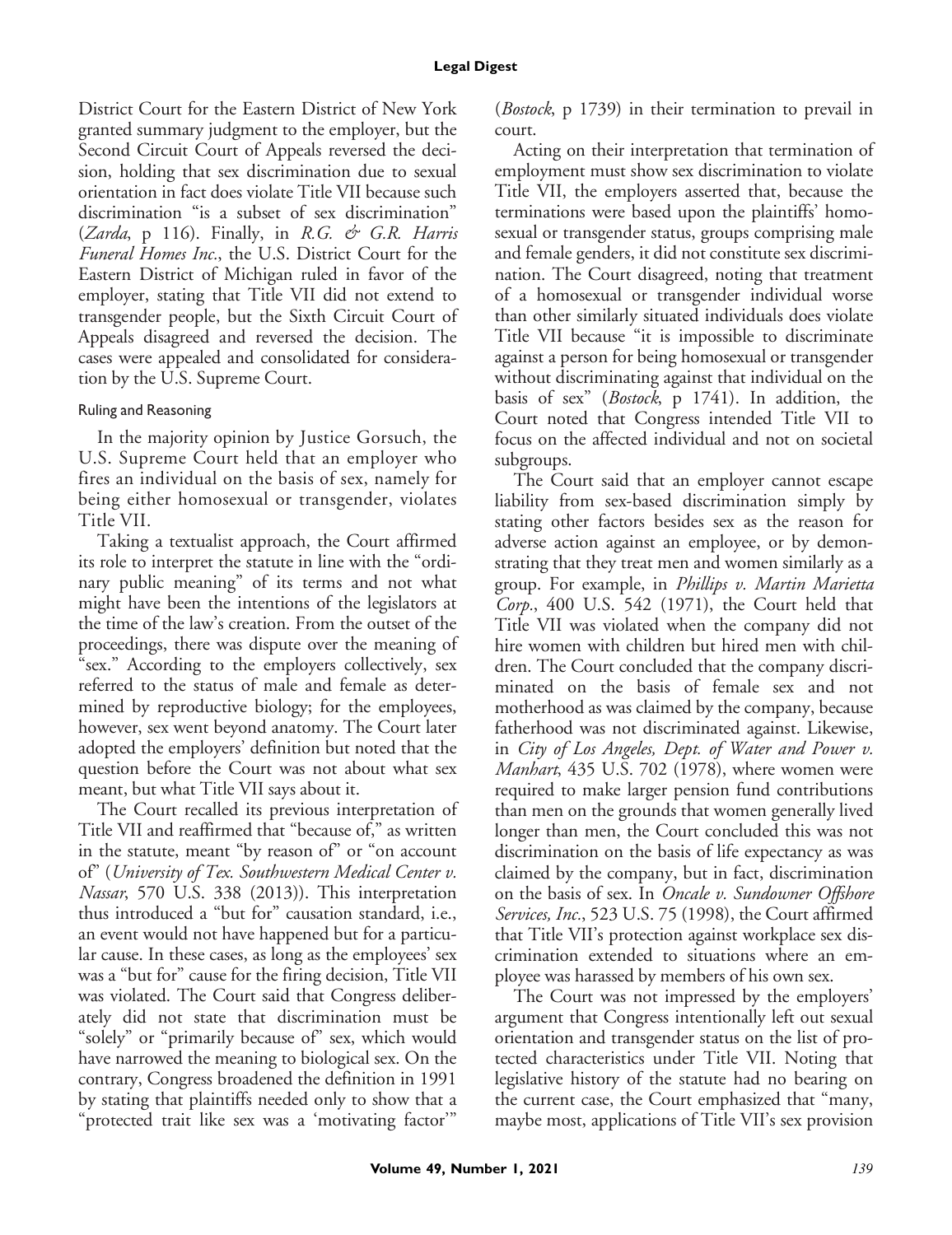were 'unanticipated' at the time of the law's adoption" (Bostock, p 1752).

## Dissent

In dissent, Justice Alito (supported by Justice Thomas, and in part by Justice Cavanaugh) stated that Title VII was never meant to include LGBTQ protections because, despite multiple opportunities to do so, Congress has been unwilling or unable to extend the statute to LGBTQ individuals. They argued that the case should have been referred back to Congress for amendment, and that interpretation of a statute should be context- and period-specific, because at the time of the statute's enactment in 1964, sex would not have included homosexuality and transgender status, an argument undercut by subsequent court filings by gay and transgender individuals soon after the statute's enactment. They worried that the Court's decision could impinge on religious convictions and could expand to other workplace topics, including sex-segregated bathrooms, locker rooms, and dress codes.

## Discussion

The case of *Bostock* raises many points of discussion and implications for psychiatry, law, and social justice. Although the words of the statute have remained unchanged since its passage, the Court's recent interpretations to include discrimination on the basis of sex appear to reflect society's (including psychiatry's) evolving understanding of sex and gender. In 1964, psychiatrists considered homosexuality a form of mental illness classified over the years as a paraphilia or a disorder of sexual orientation, until 1987 when the disorder was discarded altogether (Drescher J: Out of DSM: depathologizing homosexuality. Behav Sci (Basel) 5:570–1, 2015). The inclusion of gender dysphoria diagnosis in the Diagnostic and Statistical Manual of Mental Disorders, Fifth Edition, may leave the unfortunate impression, however, that transgender status is a psychiatric condition. This shows that, although psychiatry has evolved in its understanding of sex and sexuality, there is still room for growth and clarity on these topics.

Elimination of homosexuality from the Diagnostic and Statistical Manual of Mental Disorders does not equate to elimination of stigma against LGBTQ and transgender individuals in the practice of psychiatry, especially on inpatient units. Questions about placement in co-ed, biological-gender, or preferred-gender units; appropriate bathrooms; and payment for transitional medications and surgeries are a few challenges that transgender patients continue to face and that Bostock does not address. Without universal consensus on the treatment of transgender persons in institutions, the risk of ongoing discrimination against these individuals in psychiatric hospitals will remain unacceptably high. Bostock reminds psychiatrists that we have an ethics obligation to ensure equal treatment and opportunity for all patients regardless of sex.

# **Relevance and Reliability in Admitting Forensic Expert Witness Testimony**

**Laura A. DiCola, MD, MSPH** *Fellow in Forensic Psychiatry*

**Marina Nakic, MD, PhD** *Assistant Professor of Psychiatry*

*Law and Psychiatry Division Department of Psychiatry Yale University School of Medicine New Haven, Connecticut*

#### **Forensic Expert Testimony Must Not Be Excluded On the Basis of the Experts Opinion Alone**

DOI:10.29158/JAAPL.210003L7-21

**Key words:** testimony; admissibility; reliability; relevance; insanity defense

In U.S. v. Ray, 956 F.3d 1154 (9th Cir. 2020), the U.S. Court of Appeals for the Ninth Circuit ruled that the U.S. District Court for the Central District of California had abused its discretion in excluding expert testimony offered as part of an insanity defense. The Ninth Circuit found that the district court erred by focusing on the proposed expert's opinion rather than considering whether the expert's testimony would have helped the trier of fact make its own decision.

## Facts of the Case

In October 2016, Patrick Bacon and Daniel Ray, inmates at the Victorville Federal Prison in California, coordinated an assault of a fellow prison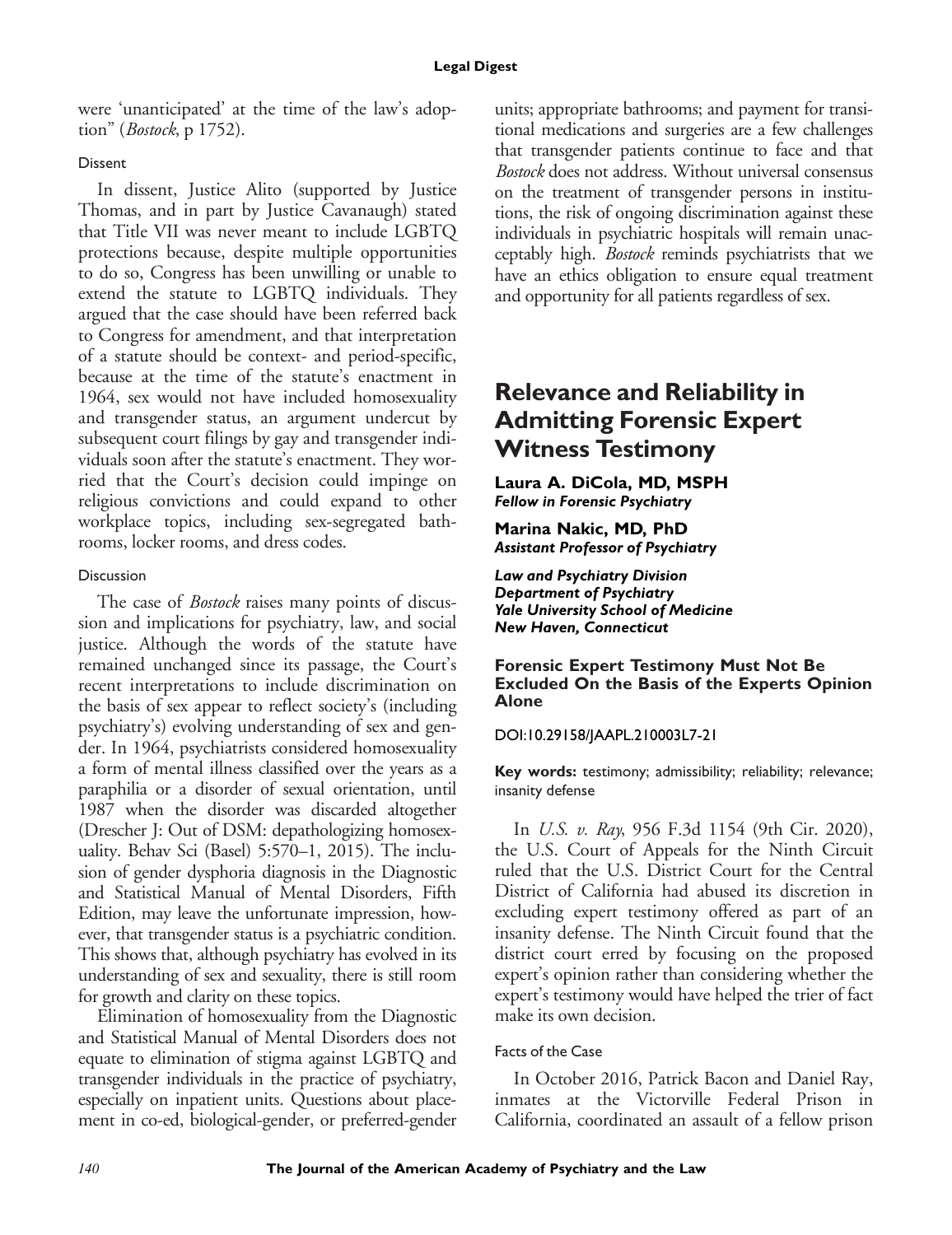#### **Legal Digest**

inmate. Mr. Bacon used a knife concealed within a book provided by Mr. Ray to inflict nonfatal stab wounds to the inmate's chest and head. The assault and its preparation were recorded by prison security cameras. Mr. Bacon and Mr. Ray were charged with assault with a deadly weapon with intent to do bodily harm and assault causing serious bodily injury.

Prior to trial, Mr. Bacon notified the court of his intent to present an insanity defense. In support of the defense, he submitted a report by a forensic psychologist who evaluated Mr. Bacon in December 2017. In his report, the psychologist documented a history of Mr. Bacon's behavioral problems and treatment starting in 2003. He opined that Mr. Bacon experienced "myriad" mental health problems, that at the time of the assault there were "elements of a downward spiral of isolation, depression, paranoia, and anxiety that resulted in a dissociative state" ( $Ra$ <sub>y</sub>, p 1157), and that, as a result, Mr. Bacon would have had "difficulty understanding the nature and quality of his action at the time of the offense conduct" ( $Ray$ , p 1157).

The government moved to preclude the psychologist's testimony on the grounds that it was unreliable and irrelevant. They argued that the psychologist did not opine that Mr. Bacon had a specific severe mental disease or defect at the time of the offense and that his opinion about a dissociative state was not supported by medical literature. They also noted that the psychologist did not explain the tests he administered, their results, or their relationship to his conclusions.

The district court granted the motion to preclude the psychologist's testimony, holding that under Fed. R. Evid. 702 (2016), the psychologist's opinion was not relevant. The court found the psychologist's conclusion unhelpful to the trier of fact in facilitating understanding of the evidence or determining the question of sanity because the psychologist did not opine that Mr. Bacon was "unable, as opposed to had difficulty understanding or appreciating the nature and quality" (Ray, p 1158) of the assault. Mr. Bacon was unable to present an insanity defense. A jury found Mr. Bacon and Mr. Ray guilty of their charges. Mr. Bacon was sentenced to 10 years in prison and Mr. Ray to eight years and four months. Mr. Bacon appealed.

#### Ruling and Reasoning

The U.S. Court of Appeals for the Ninth Circuit considered whether the district court had abused its

discretion in precluding the defense's expert testimony and whether the exclusion of the expert's testimony was harmless. The court ruled that the district court had abused its discretion in excluding the expert and that doing so was not harmless. The court vacated Mr. Bacon's conviction and remanded the case to the district court for a new trial.

With respect to the abuse of discretion, the appellate court found that the district court had applied the wrong standard in barring the expert witness testimony. The court wrote that the district court's focus on the relevance of the psychologist's "bottomline opinions" was erroneous ( $Ray$ , p 1159). Instead, the district court should have considered the relevance of the psychological evaluation in aiding the trier of fact.

The court ruled the exclusion was not harmless because the expert's testimony might have supported an insanity defense for Mr. Bacon and might have changed his verdict. In addition, the court clarified that the district court did not have to admit the psychologist's testimony in the new trial.

#### Concurring Opinion

In a concurring opinion, three judges expressed concern about the requirement for a new trial. They stated that if the district court were to find the psychologist's opinion inadmissible again under a different rationale, a jury would hear the same evidence as during the first trial. The second trial would therefore be "wasteful of judicial resources"  $(Ray, p 1161)$ . A potential solution, that the district court first rule on whether the disputed testimony was admissible before requiring a new trial, previously proposed by Judge Nguyen in her dissent in Estate of Barabin v. AstenJohnson Inc., 740 F.3d 457 (9th Cir. 2014), was prohibited on the basis of existing precedent.

#### Discussion

This case revisits fundamental questions about the admissibility of expert testimony. The federal rules of evidence require that expert testimony be the product of "reliable principles and methods" that are "reliably applied" (Fed. R. Evid. 702 (2016)). The nonexclusive list of criteria for reliability articulated in Daubert v. Merrell Dow Pharmaceuticals, Inc., 509 U.S. 579 (1993) offers some guidance for judges and experts; for example, whether the methodology used to form an opinion is accepted by a professional community. Psychiatric expert opinions, however,